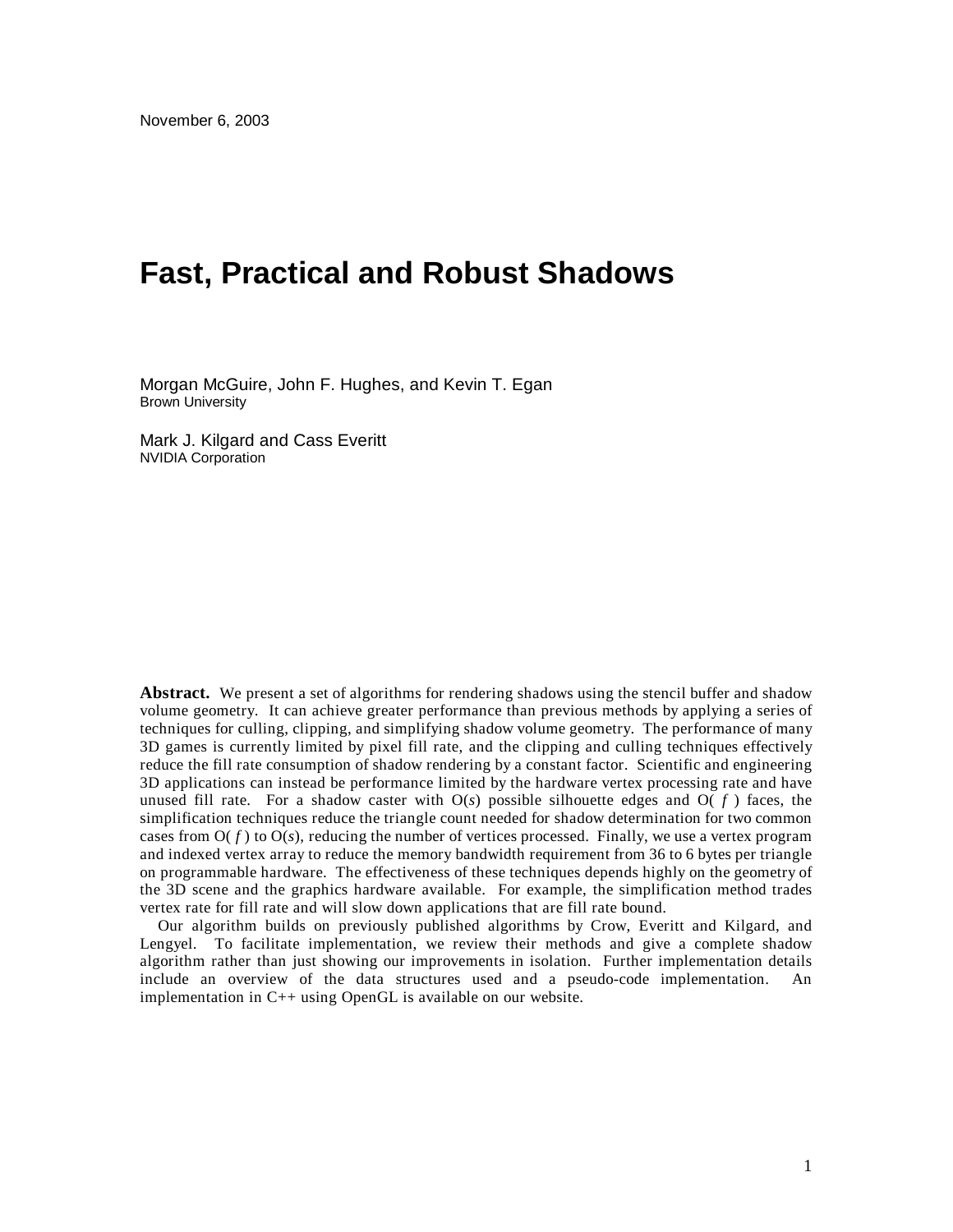#### **1. Introduction**

Real-time shadow rendering techniques are currently a popular topic in computer graphics. This paper presents a new algorithm for rendering shadows using the shadow volume method. It is a both a research paper that presents a novel algorithm and a standalone document for teaching programmers how to implement our algorithm, including the parts originally published by other authors upon which we build. To our knowledge this is also the first paper to present a theoretical analysis of the performance of shadow volume methods.

In the physical world, the visual phenomenon of a *shadow* occurs when a *shadow caster* blocks most of the photons from a light source from reaching a *shadow receiver*. Our algorithm uses a two-pass strategy for producing this effect. We operate on a scene consisting of a single point light source and no ambient illumination. The algorithm then extends to multiple lights, light types, and ambient illumination. The first pass is called the *shadow determination pass*. It separates screen-space regions of light and shadow. The second pass illuminates only the "light" areas, allowing the shadowed regions to remain dark. We call this the *illumination pass* because it creates the actual illumination.

The majority of this paper is concerned with making the shadow determination pass fast, however in section 8 we present a simple rendering system incorporating our algorithm to demonstrate how to integrate the illumination and determination passes.

Our shadow determination algorithm uses shadow volumes, which are described in detail in the following section. It takes as input a scene containing a set of shadow casting models, a viewer, and a set of lights. The data structures used for these objects and constraints on them are described in section 4. The algorithm classifies each pixel as shadowed or illuminated and stores the result in the stencil bits corresponding to that pixel. The stencil value is zero for an illuminated pixel and non-zero for a shadowed pixel. Section 5 describes the stencil buffer and other hardware capabilities required by our algorithm and section 6 presents the algorithm itself. Section 7 contains an analysis of the number of triangles rendered by our algorithm. An appendix lists documentation available on the web for some of the newer hardware features used in our algorithm.

## **2. Shadow Volumes**

In this section we briefly review shadow volume geometry and notation. A point is in shadow with regard to a light source if there is no line of sight between that point and the light. We construct geometry called a shadow volume and use it to identify such points.

The set of edges where a front face meets a back face is important in shadow volume creation. Crow and Sutherland called these *silhouette* edges [Crow77] because for a convex object they outline that object's silhouette. For a non-convex object some of these edges lie within the outline shape commonly called the silhouette, so we introduce the term *possible silhouette* edges to indicate that they are a super-set of the true silhouette.

The *shadow volume* of a model and a light is the set of all points that are occluded from the light by the model. It can be helpful to visualize this as the volume of darkness stretching away from an object held in front of a headlight on a foggy night. The shadow volume of a polygonal object is a closed polyhedron with infinite volume. We construct a shadow volume as follows.

The shadow volume of a triangle is a triangular frustum capped on top by the triangle itself and extending away from the light, to infinity. At infinity, it is closed by another triangle. The shadow volume of a model is the union of the shadow volumes of its component triangles.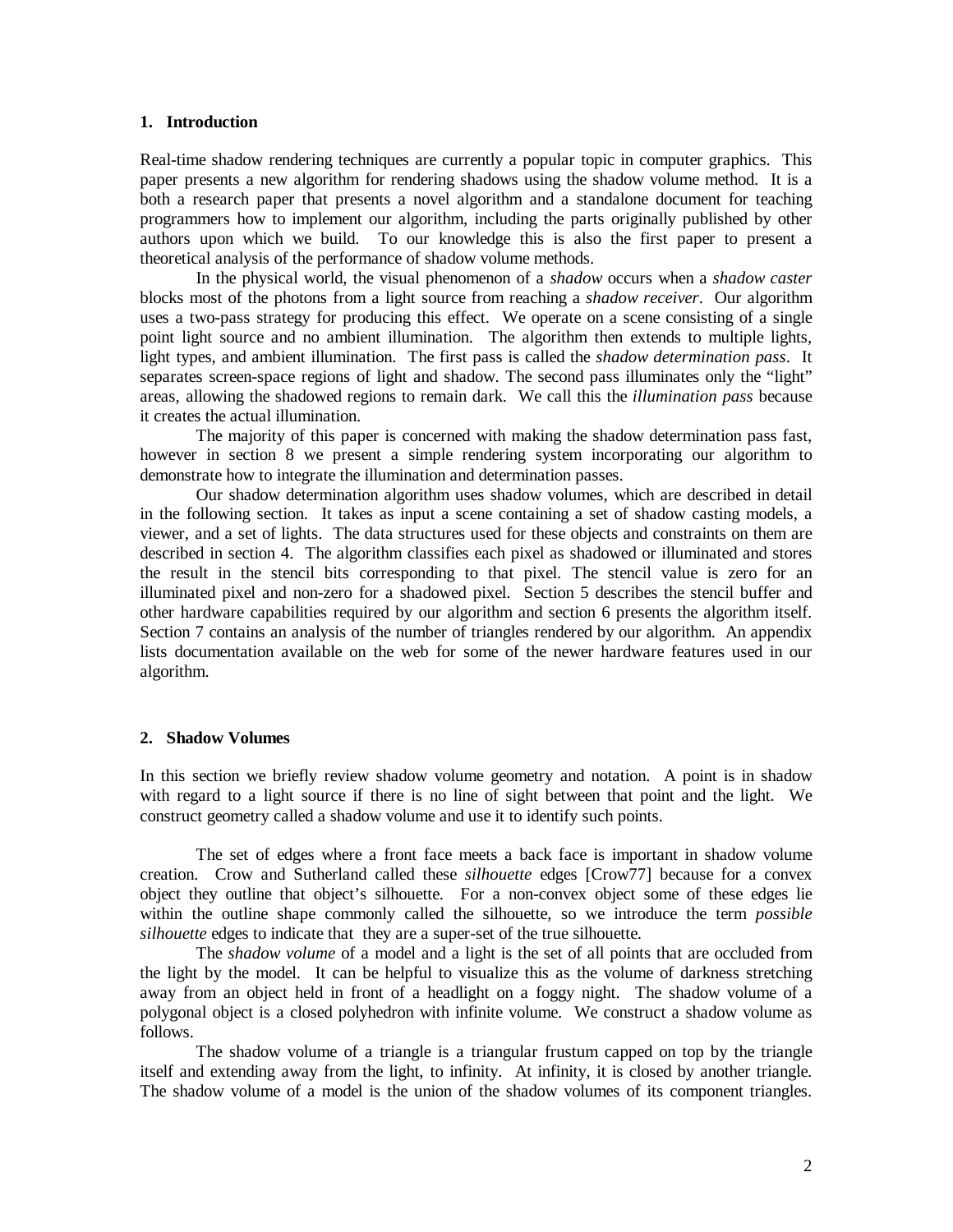Because our concern is the volume of space we can simplify the geometry of this construct by removing interior geometry. Within the volume there are pairs of triangles with the same vertices but opposite orientation that effectively cancel each other. These can be removed, leaving only a polyhedral shell of the volume. For models that satisfy the constraints described in section 4, we can construct this union directly. In this case it is bounded by the light facing polygons from the model, their counterparts at infinity, and a set of polygons connecting them. The boundary of the light facing polygons of a model is the possible silhouette of the model as observed from the light source, so these connecting polygons are referred to as the *extruded possible silhouette*. We call the three pieces of the shadow volume geometry the *light cap* (the light facing polygons), *dark cap* (their counterparts at infinity), and the *sides* (extruded possible silhouette) that stretch between the caps.

By definition the shadow volume for an object contains all of the points that it obscures from the light source. That is, a point in the shadow volume of *any* object in the scene must be in shadow. Shadow determination is thus reduced to a point-in-polyhedra test where the points are the visible points in the scene and the polyhedra are the shadow volumes of the models. A general algorithm for performing point-in-polyhedra is as follows.

Assume we know a point U that is outside all polyhedra. For each point P to be tested, choose a path between P and U. Find all intersections between this path and the polyhedra faces. Label an intersection +1 if the path *enters* (the dot product between the face normal and the path tangent is negative at the intersection) and –1 if the path *exits* the polyhedron at that intersection. Let faces contain their edges so that a glancing intersection perfectly perpendicular to a face must enter the polyhedron at one edge of that face and exit at a subsequent edge. The sum of the labels is the number of polyhedra containing P. For our purposes, it is sufficient to note that the sum is zero when P is outside all polyhedra, which corresponds to unshadowed in our algorithm, and non-zero when P is inside at least one polyhedron.

This test is performed simultaneously for all visible points by rendering the faces of the shadow volumes to the stencil buffer. They are specifically **not** rendered to the depth or color buffers and are not themselves visible in the final image.

In the hardware accelerated point-in-polyhedra test, we perform the test simultaneously for each pixel. Conceptually, each pixel is one point P. The processes of rasterization and projection makes it convenient to work with paths that travel along the line between P and the center of projection (viewpoint). For each P we therefore choose U, our known to be unshadowed point, along this line (the path between them along which we count intersections is on the line as well). There are two choices for U. The first choice is the point where the line intersects the viewport. This point is known to be outside all shadow volumes if and only if the viewport is not in a shadow. Figure 1 shows a 2D schematic of a scene with two models, one casting a shadow on the other. The viewer is represented by the "V" shape on the left and the viewport by the line in front of it. One visible point P is represented as a blue dot in the center of the diagram. The corresponding U point on the viewport is shown as  $U_V$  and marked by a blue dot.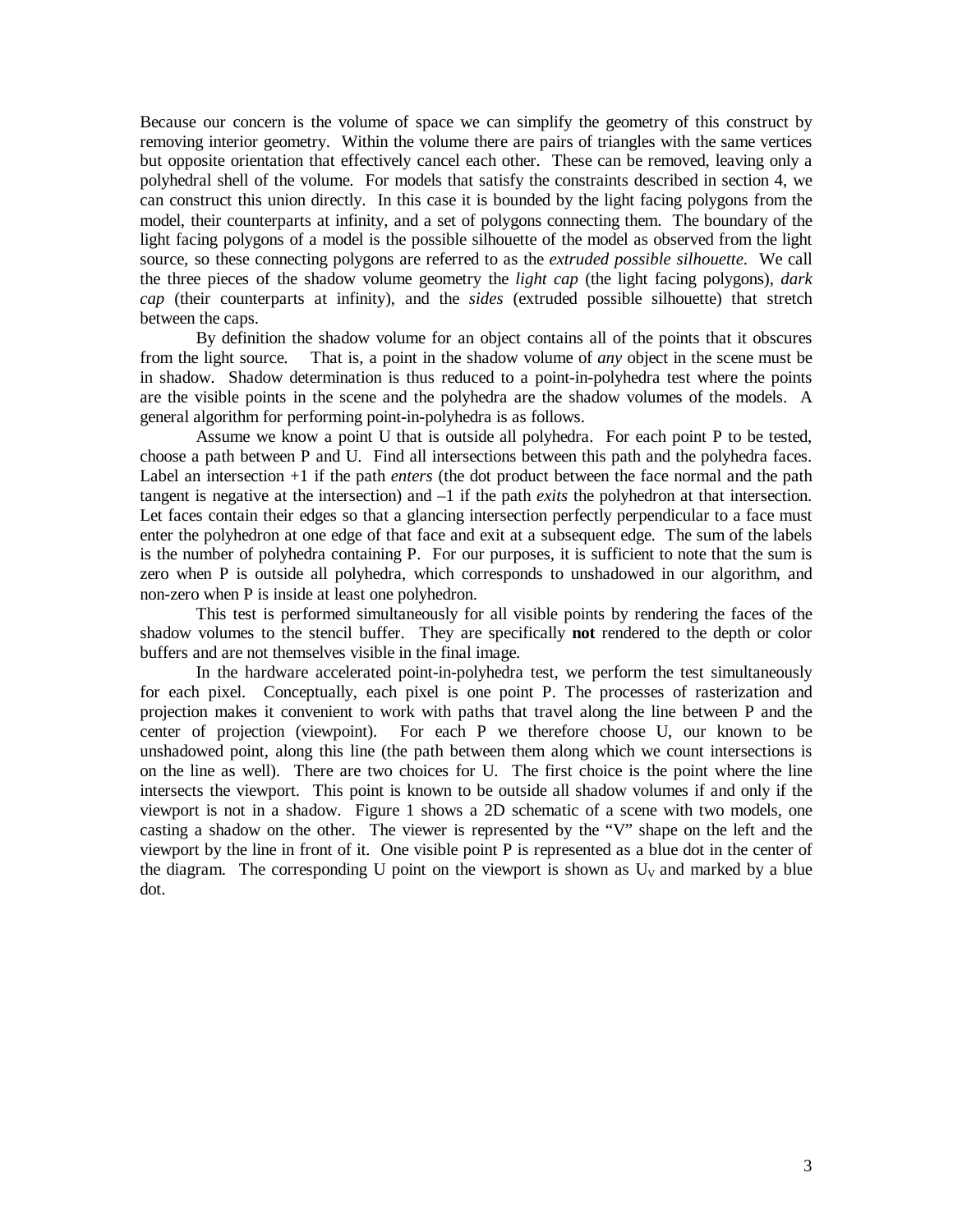

**Figure 1.** A 2D diagram showing shadow volume geometry

Another choice is the point at infinity at the far end of the line, shown in the figure as  $U_{\infty}$ . This point is always outside all shadow volumes because it is infinitely far away from the scene (technically, it could be on the dark cap of some shadow volume at infinity, but we will use a strict definition of *inside* and consider that outside the polyhedron).

The intersections between the shadow faces and the line between P and whichever U we choose all lie along the along the dashed gray line through P and the center of projection. Note that entering intersections must correspond to shadow front faces (i.e. those triangles presenting positive counter clockwise area to the viewer) and exiting intersections must correspond to shadow back faces. We can therefore label and count all intersections in the stencil buffer by rasterizing the shadow faces. The stencil operation must be set to increment the stencil count when a front face is rasterized and to decrement the count when a back face is rasterized.

Of course, we only want to count intersections between P and U, not along the entire line. Because P is a *visible* point, these intersections can be discriminated by a depth test. For  $U_{\alpha}$  at infinity, the shadow faces must *fail* the depth test. For  $U_V$  at the viewport, shadow faces must *pass* the depth test. Counting towards infinity is thus called the *z-fail* method and counting towards the viewport the *z-pass* method.

Image 1 shows a scene where several animated Quake III characters stand at the entrance to a cathedral-like building. The scene is illuminated by a point light, shown as a red dot near the center and top of the image. The scene contains about 13k visible polygons. Image 2 shows the shadow volumes cast by the objects in this scene as translucent purple polygons. The caps are not visible: the dark caps are off screen and the light caps are concealed by the objects themselves. We will revisit this scene from other angles throughout the paper as a running example.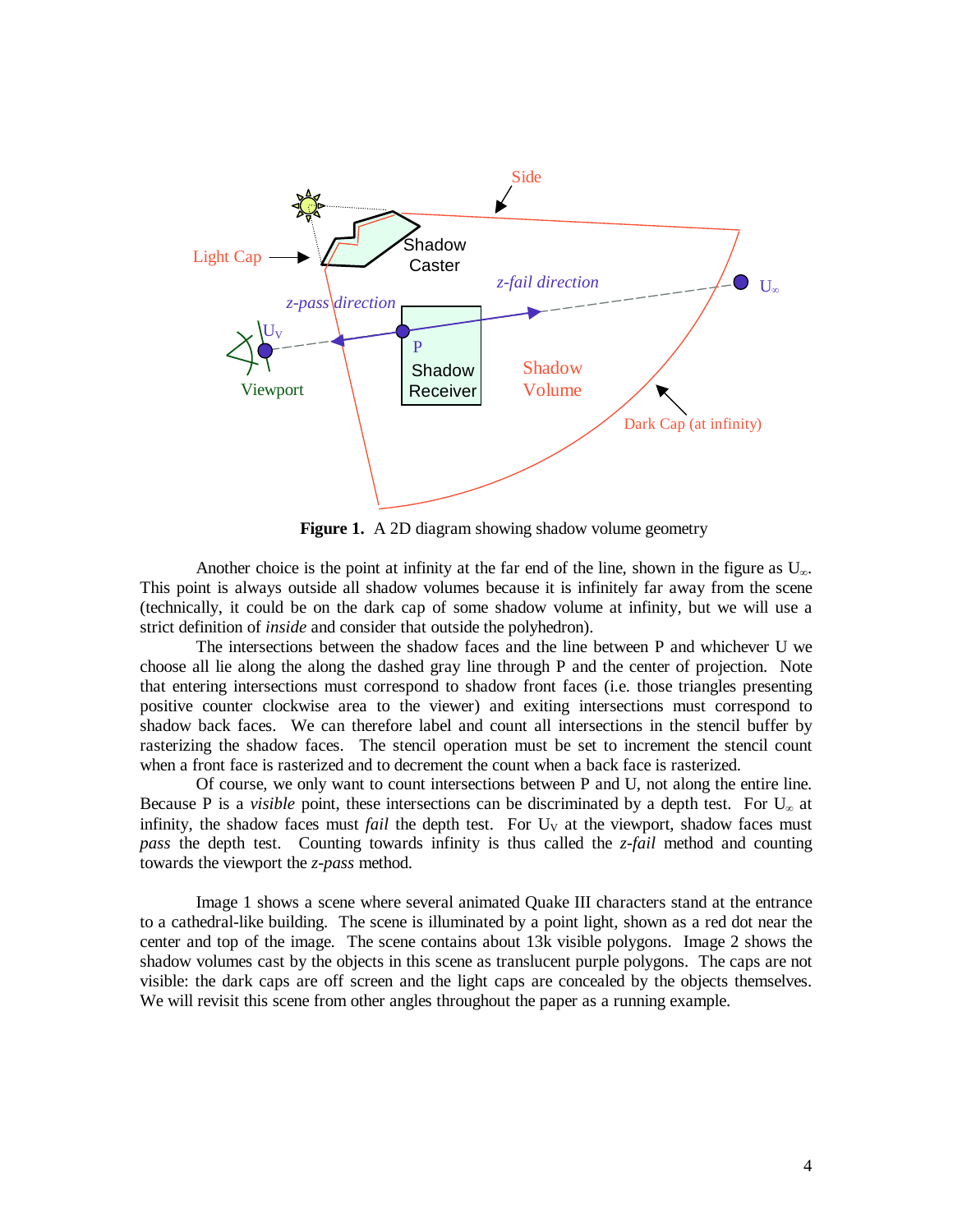

**Image 1.** *Right:* A scene with a 3D environment, animated characters, and a point light. *Left: wireframe*



**Image 2.** Visualization of the shadow volumes (in purple) for the scene in Image 1.

## **3. Related Work**

Crow introduced shadow volumes in 1977, expressing shadow determination as a point-inpolyhedron problem [CROW77]. Crow's method explicitly clips shadow geometry to the view frustum, generating perfect caps where the volume crosses a clipping plane. Crow also used possible silhouettes to simplify shadow volume geometry. He recommends Sutherland's possible silhouette algorithm, which operates by identifying edges where a back face meets a front face. Barequet et. al [BARE01] propose a geometric for fast incremental determination of possible silhouette edges for static models to replace Sutherland's method.

Heidmann [HEID91] adapted Crow's algorithm to hardware acceleration by using the stencil buffer to compute the per-pixel count for the point-in-polyhedron test. This is what we now call the z-pass method. As discussed in section 6, the z-pass method does not require light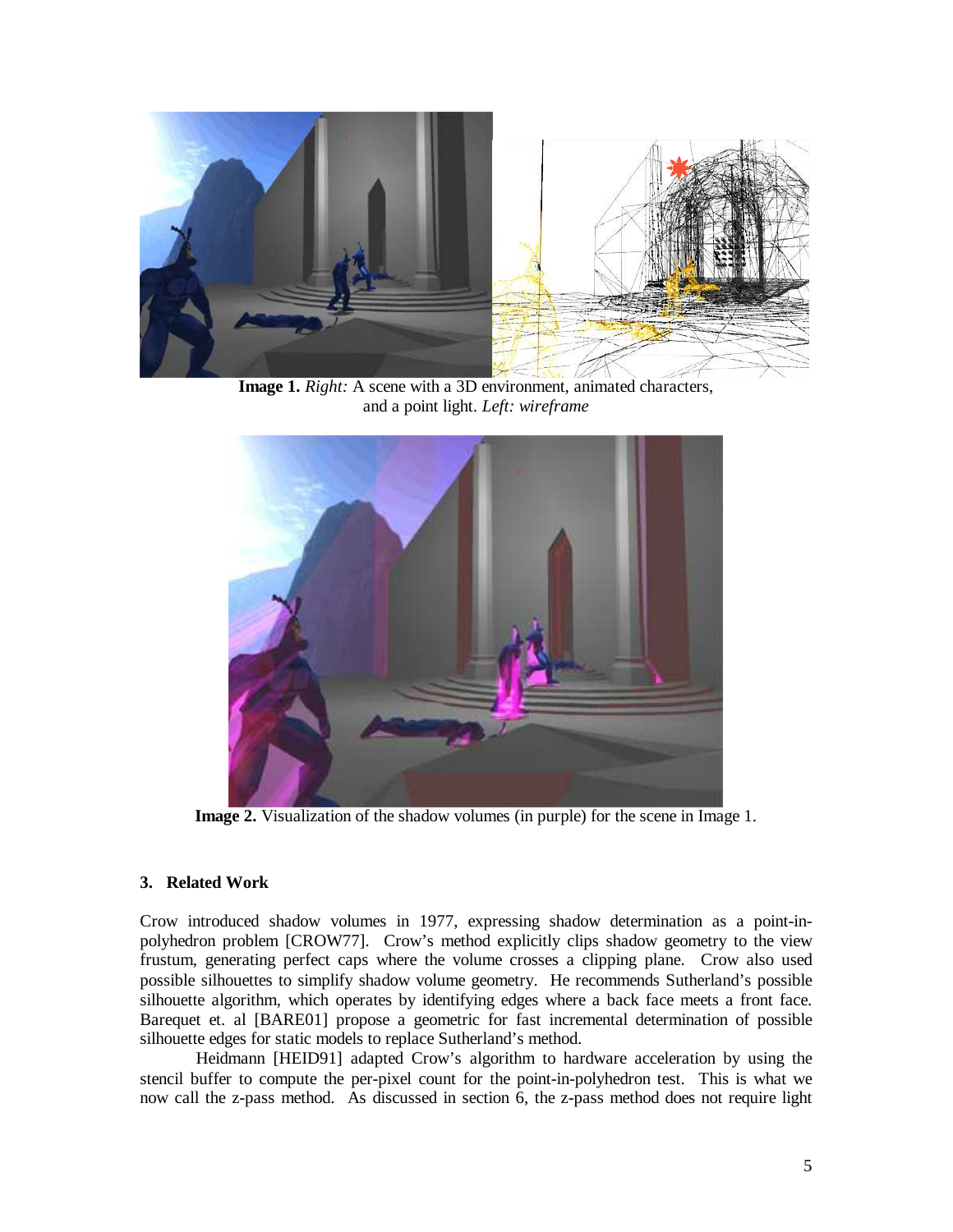and dark caps so it renders O(*s*) triangles. Although not mentioned in Heidmann article, his method produces incorrect results when the viewport cuts through a shadow volume. This problem of a clipping plane "opening up" a closed shadow volume and the promise of hardwareaccelerated shadows motivated a number of papers.

One class of papers (including this paper) use z-fail testing to ensure robustness. Carmack [CARM00] and Bilodeau and Songy [BILO99] separately identified the problem with Heidmann's method and proposed z-fail testing, eliminating the problem at the near clipping plane. Reversing the count direction only moved the problem to the far clipping plane, however. Their z-fail methods produce incorrect results whenever the viewer has a clear line of sight to the far clipping plane. Everitt and Kilgard [EVER02] resolved this by moving the far clipping plane to infinity, producing the first hardware accelerated shadow volume method that gives correct results for all scenes. Everitt and Kilgard's method renders  $O(f)$  triangles, so it is slower than Heidmann's. However, they observed that a simple geometry test can determine when the viewport is in shadow and proposed that z-fail testing only be used when necessary.

Lengyel [LENG02] created a hybrid algorithm from this that uses faster z-pass rendering when the viewport is not shadowed and reverts to robust z-fail rendering when the viewport is shadowed. Lengyel also incorporated another suggestion by Kilgard, to use a rectangular clipping region to reduce the fill rate consumed when rendering shadows from point lights [KILG02]. The relevant observation here is that point lights only produce significant illumination within some finite radius. Lengyel computes the projected image plane bounding box of a 3D sphere of this radius and sets the OpenGL scissor region to that bounding box when determining shadows and rendering illumination from a point light source. This reduces the fill rate consumed by shadow determination and illumination passes.

The papers discussed thus far form a line of research that used z-fail testing to achieve robustness. An alternative line of research has pursued capping at the near plane, like Crow's original method. Diefenbach [DIEF96] presented capping methods that were not completely robust [EVER02]. Möller and Haines [MÖLL99] discuss a well-known but none-the-less incorrect method in their book. This method counts the number of shadow volumes enclosing the center of projection by casting a ray to infinity and solving for intersections with shadow faces. If the count is non-zero, indicating that the viewer is in shadow, all stencil values are incremented by one. This is effectively a full-screen cap. This method produces incorrect results because it approximates the viewport rectangle with a single point. If a shadow volume crosses partway through the viewport, no uniform adjustment of stencil values will give correct results because some points on the viewport are in shadow and some are not.

Shadow mapping [WILL78] is an alternative, image-based method for shadow determination. Unlike shadow volumes, shadow maps have the ability to shadow any renderable object (e.g. billboards, non-closed models). An interesting algorithm by McCool [MCCO98] generates shadow volumes from a shadow map image through edge detection. The advantage of this technique is that it allows easy generation of shadow volumes for arbitrary objects. It also incorporates some of the undesirable aspects of shadow maps, like difficulty handling point lights at finite locations, a singularity when the light and camera are directly opposed, and precision limitations. It is possible to apply our culling and dark cap simplification methods to McCool's technique directly since he effectively generates a possible silhouette. However, his reconstruction method is slow compared to direct possible silhouette computation on a geometric model and does not seem applicable to current consumer hardware.

Our algorithm follows the z-fail line of research and builds on Lengyel's algorithm. We improve performance over his algorithm in two ways. First, our aggressive culling and depth bounds clipping can reduce the fill rate consumption of rendering shadow volumes to the stencil buffer. We also incorporate Lengyel's attenuation culling but use a cube bound for the light's effective illumination volume rather than a sphere. The fill rate reduction produces a large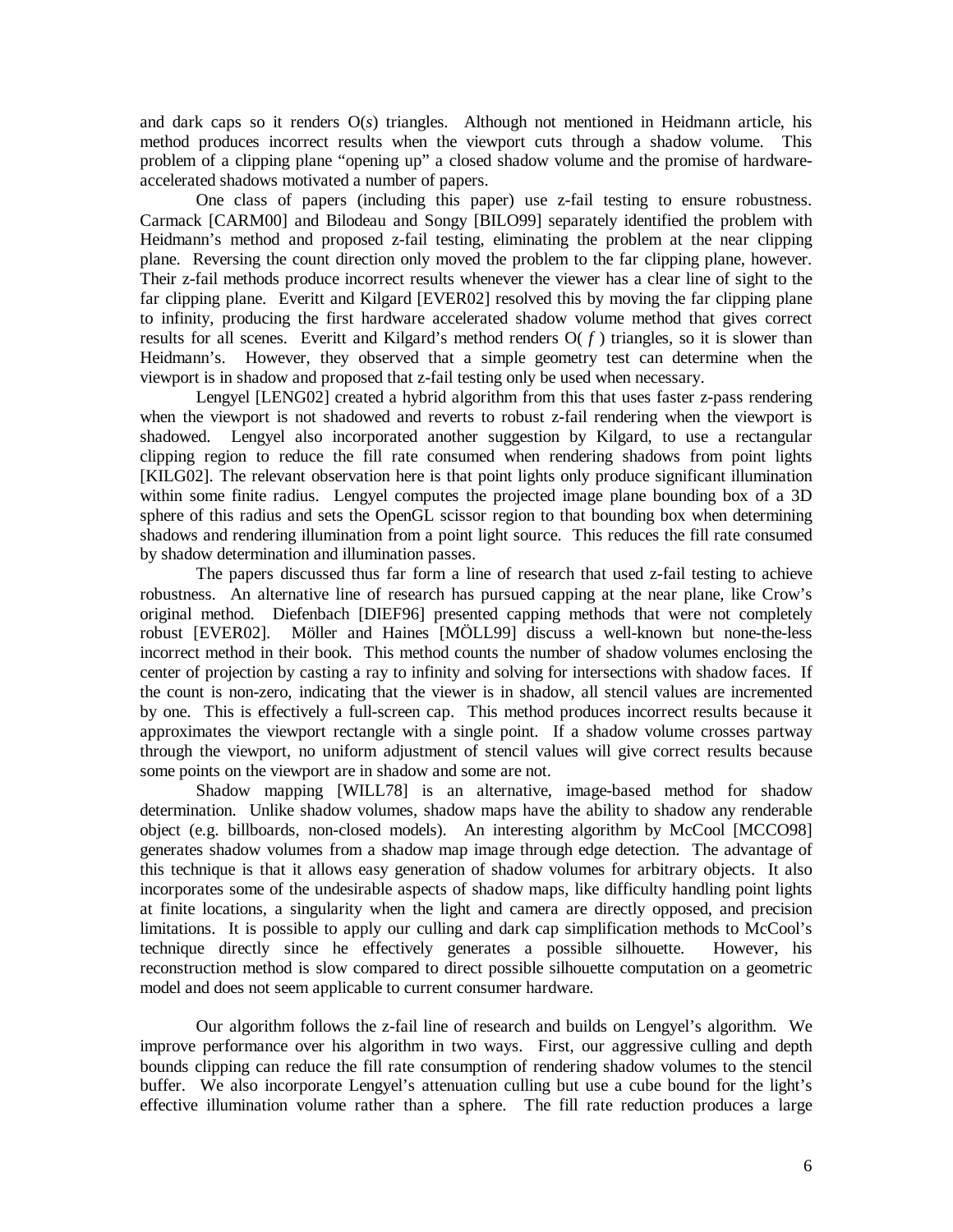performance improvement when many lights shine over a limited area. For example, a scene with many dim point lights or spot lights pointed at the ground. It is hard to characterize the improvement formally because it is very scene and viewer dependent. Second, our culling and simplification reduce the number of triangles rendered, and therefore the number of vertices transformed. Specifically, our algorithm distinguishes between three cases (shown later in Figure 4). Lengyel's algorithm has two cases, z-pass and z-fail. In the z-pass case he renders  $O(s)$ polygons because the light and dark caps are not needed. His z-fail case encompasses our cases 2 and 3. For both of these he renders  $O(f)$  polygons because he reverts to Everitt and Kilgard's method. The probability of each case occurring is highly dependent on the scene and viewer position, so rather than provide a single bound we treat the cases independently and characterize his algorithm as  $O(s)$ ,  $O(f)$ ,  $O(f)$ . Our algorithm renders fewer triangles in case 2 and is characterized as  $O(s)$ ,  $O(s)$ ,  $O(f)$ .

Several new shadow volume improvements are suggested by papers to appear later this year. Assarsson et. al [ASSA03a, ASSA03b] describe how to create penumbrae for soft shadow rendering from shadow volumes. Brabec and Seidel [BRAB03] describe a method for performing possible silhouette edge determination in hardware. Their method is also compatible with our algorithm, however it requires a high-precision frame buffer and a fast method for converting an offscreen buffer to a vertex array for an ideal implementation.

## **4. Data Structures**

This section describes the data structures used in our shadow determination algorithm and the constraints on those structures. It is assumed that these data structures will be augmented with additional information like texture maps, animation poses, and physics data when used in a real rendering system.

A scene consists of a viewer and corresponding viewport, a set of models, and a set of lights. The number of lights is not limited. However, areas with many dim lights will tend to have low color resolution and areas with many bright lights will saturate the color depth of the frame buffer. The number and position of the models is constrained by the bit depth of the stencil buffer as described below, although we note that this constraint is rarely a concern in practice.

A *model* consists of an array of indexed triangles, an array of indexed edges, and the array vertices on which they are indexed. For efficiency, vertices contain three components; the homogeneous component is implicitly  $w = 1$ . Vertices are in the model's object space and will be transformed to world space in graphics hardware by some transformation matrix *T*. An oriented, object space bounding box and sphere are stored for the model. All indices are assumed to be zero-based.

| <b>Struct Model:</b> |                   |
|----------------------|-------------------|
| Triangle             | triangle $[f]$    |
| Edge                 | edge[ $3 f / 2$ ] |
| Vector3              | vertex $[v]$      |
| Box                  | boundingBox       |
| Sphere               | boundingSphere    |

A model must be *closed* so that every edge connects exactly two triangles and there are no Tjunctions. A model with *f* triangles that meets this definition is geometrically constrained so that the size of the edge array is  $3 f / 2$ . A *caster* is a model that has been designated to cast shadows. While every model may be a caster, it is sometimes desirable to disable shadow casting for certain models. For example, the shaft of a torch may cast such a large shadow on the ground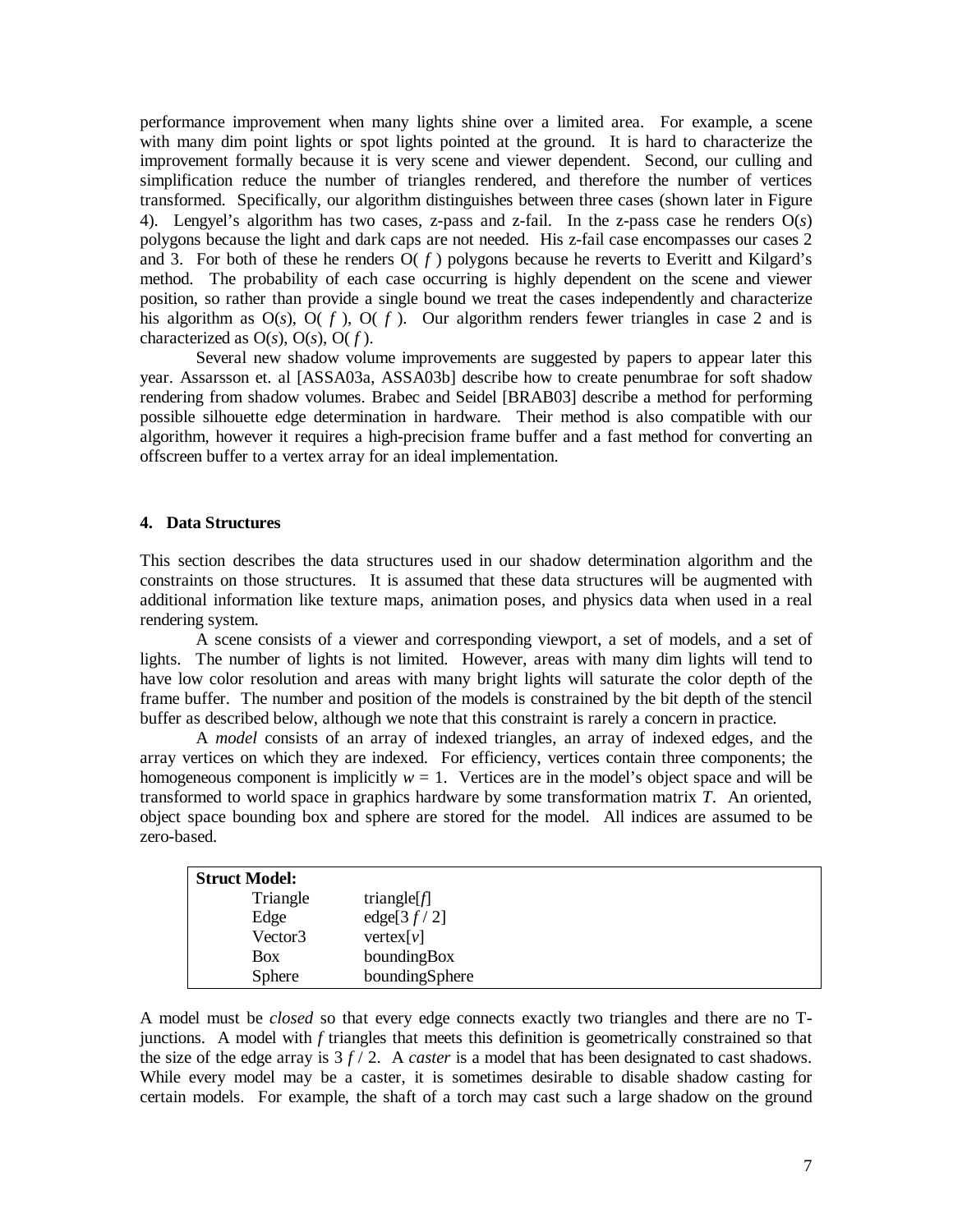that the result is aesthetically undesirable. In this case, the torch can be excluded from the set of shadow casters when determining shadows from the torch flame (in the real world, a torch flame is not a point light, so the shaft's shadow is substantially diminished).

Identical copies of the vertex array are stored both in main memory and in video card memory. This eliminates the need to transfer that data every rendering frame. However, this imposes an additional constraint for models that are animated by skinning (the process of blending different transformations for a vertex from nearby bones). The process used in hardware to skin the model must be identically replicated in software so the possible silhouette determination step can find the possible silhouette of the animated model, not the static pose. This is a problem common to all shadow volume techniques and cannot be eliminated until graphics hardware is sophisticated enough to support the adjacency data structures needed for possible silhouette determination or rendering returns to the main CPU. In this paper, the hardware vertex array<sup>1</sup> for a model is notated as the array VAR. This array should be allocated in video memory for maximum performance For a model with *v* vertices, VAR has length 2*v*, and all elements are explicit homogeneous vectors.

| Vector4 | VAR[2v] |  |  |  |
|---------|---------|--|--|--|
|---------|---------|--|--|--|

The value of  $VAR[i]$  is as follows. For  $0 \le i < v$ ,  $VAR[i]$ .xyz = vertex[*i*].xyz,  $VAR[i]$ .w = 1. For  $v \le i < 2v$ , VAR[*i*].xyz = vertex[*i* – *v*].xyz, VAR[*i*].w = 0

A *triangle* stores the indices of its three component vertices and a Boolean field that is used as temporary storage during the shadow rendering algorithm.

| <b>Struct Triangle:</b> |             |  |
|-------------------------|-------------|--|
| bool                    | lightFacing |  |
| 1nt                     | index $[3]$ |  |

Each *edge* contains the indices of its two component vertices and the two adjacent faces.

| <b>Struct Edge:</b> |                   |  |
|---------------------|-------------------|--|
| ınt                 | vertexIndex $[2]$ |  |
| ınt                 | triIndex $[2]$    |  |

Edges are directed from vertexIndex[0] to vertexIndex[1]. *Reversing* an edge changes the order of these indices. The edge is in face triIndex[0]; the reversed edge is in triIndex[1] and is not explicitly represented in the model.

The algorithm constructs a set of possible silhouette edges. This set may be efficiently implemented as dynamic array of edge indices. Note that the size of the array is bounded by the size of the model's edge array, 3 *f* / 2.

The OpenGL representation is used for *lights*. The position is represented by a homogeneous vector. For a point light,  $w = 1$ . A directional light is mathematically equivalent to a point light at infinity, where  $w=0$ . The position of a directional light can also be interpreted as the direction *towards* the light from a point in the scene.

Each light has an associated color, bounding box, and radius. For an attenuated point or spot light the box bounds the volume over which the illumination contribution is non-negligible (i.e. is perceptible). For a directional or unattenuated light, this box extends to infinity in all directions and contains the scene. For an attenuated light it is finite. In practical rendering

<sup>1</sup> See http://oss.sgi.com/projects/ogl-sample/registry/ARB/vertex buffer object.txt for a discussion of OpenGL vertex arrays.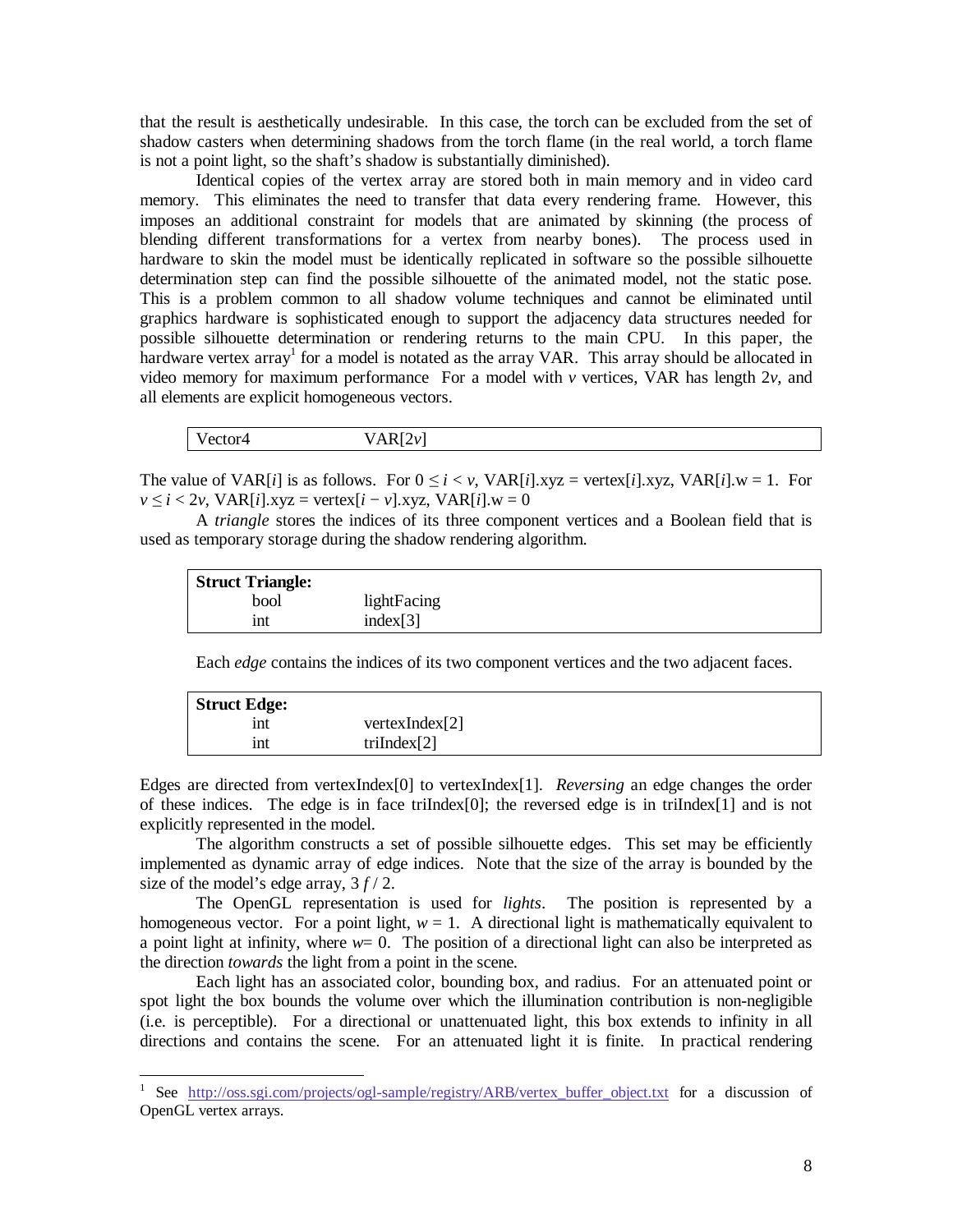systems (e.g. Doom III) it is desirable to let artists design custom attenuation functions rather than restrict them to the procedural models supplied with the fixed-function rendering pipeline. Because a single 3D texture or multiple 2D textures are natural ways of implementing such custom attenuation functions, a box instead of a sphere is needed to tightly bound the attenuation function. For standard procedural lights the bounds can be computed as follows. Invert the attenuation algorithm and solve for the distance at which the largest intensity component is attenuated below the smallest representable value in the frame buffer.

| <b>Struct Light:</b> |           |
|----------------------|-----------|
| Vector4              | position  |
| Color                | intensity |
| Cone                 | cone      |
| Box                  | bounds    |
| double               | radius    |

Spotlights and projective spotlights have a cone that bounds the illuminated volume. For all other light types, this cone is opened wide (angle  $= 2\pi$ ) so as to encompass the whole scene. Area and volume lights are simulated by collections of many dim point lights. Aliasing artifacts can be reduced by assigning jittered (but still static) locations for these lights rather than arranging them in a grid.

The hardware frame buffer is assumed to consist of fragments (pixels) with at least stencil, color, and depth information.

| <b>Struct Fragment:</b> |         |  |
|-------------------------|---------|--|
| ınt                     | stencil |  |
| Color                   | color   |  |
| double                  | depth   |  |

The bit depth of the stencil buffer constrains the scene. Because modular stencil arithmetic is used, the algorithm cannot differentiate between a stencil value of 0 and any integer multiple of 2<sup>stencil bits</sup>. When the algorithm terminates, the stencil value is the number of objects shadowing a fragment. If precisely some integer multiple of 2<sup>stencil bits</sup> objects shadow a point, it will appear unshadowed. Therefore no more than that many objects may be in line with each other and the light source. For an 8-bit stencil buffer, this limitation is unlikely to cause a problem for most scenes. One situation in which it may be a concern is that of a very long staircase with a light shining down the stairs. In this situation, the multiple folds of the staircase could cause every 256<sup>th</sup> stair to appear unshadowed.

Image 3 demonstrates such a scene. The point light in the image on the left (shown as a red dot) rests atop a flight of stairs. In the image on the right we see the highly nested shadow volumes which could overflow 8-bit stencil precision. Note that even when enough precision is available, such a scene can be slow to render because of the tremendous overdraw in the stencil buffer.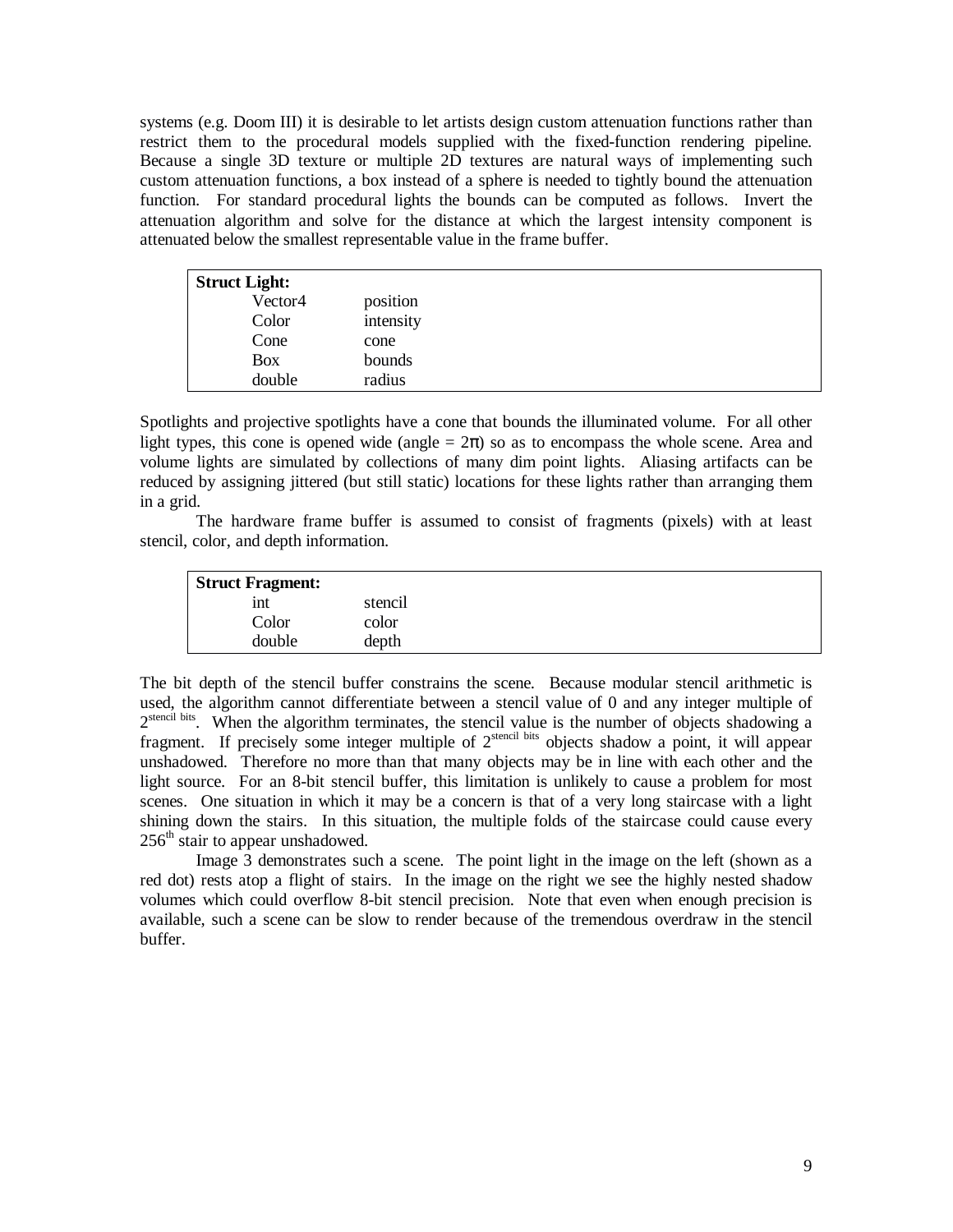

**Image 3.** *Left:* The shadows created by point light resting on top of a flight of stairs. *Right*: The highly nested shadow volumes from such a scene.

### **5. Hardware Capabilities**

Our algorithm is designed for modern hardware, and therefore depends on certain features of that hardware. This section describes the required hardware capabilities and how to simulate them if they are not available.

The stencil buffer must support *two-sided stencil testing*, a feature available in both the DirectX 9.0 and OpenGL 1.4 APIs. This paper abstracts this functionality as a single function, *SetStencilOp*(*FrontDepthFailOp, FrontDepthPassOp, BackDepthFailOp, BackDepthPassOp*), that has four parameters indicating how to update the stencil value. For each fragment, the rendering hardware selects the update method as follows:

| Triangle is a front face, depth test failed for fragment | $\rightarrow$ use FrontDepthFailOp |
|----------------------------------------------------------|------------------------------------|
| Triangle is a front face, depth test passed for fragment | $\rightarrow$ use FrontDepthPassOp |
| Triangle is a back face, depth test failed for fragment  | $\rightarrow$ use BackDepthFailOp  |
| Triangle is a back face, depth test passed for fragment  | $\rightarrow$ use BackDepthPassOp  |

The front/back face distinction is determined by the hardware face culling method and the vertex winding order and is relative to the viewer. The typical "stencil fail" parameter is ignored because the stencil test is configured to always pass for the algorithm. Each parameter assumes one of three values, KEEP, INCR, or DECR. KEEP leaves the stencil value unchanged. INCR increments the value using modular arithmetic. DECR decrements the value using modular arithmetic. Two-sided stencil testing can be simulated on hardware that does not support it by rendering all faces twice. The first rendering uses normal back face culling and sets the stencil operation for front faces. The second rendering reverses this; *front faces* are culled and the stencil operation is set for back faces.

We assume the presence of a simple programmable hardware vertex processing pipeline, without branches or loops. This is used to extrude the vertices on the dark cap. In the absence of such a pipeline, the model must be extruded to infinity away from the light every frame for every light on the main CPU and the rendering time is likely to be dominated by memory transfers for the resultant data.

We use the GL\_EXT\_depth\_bounds\_test extension to clip rasterization in depth and avoid rendering shadow volume geometry outside the effective radius of a light source. There is no way to efficiently simulate this extension on hardware that does not support it, however the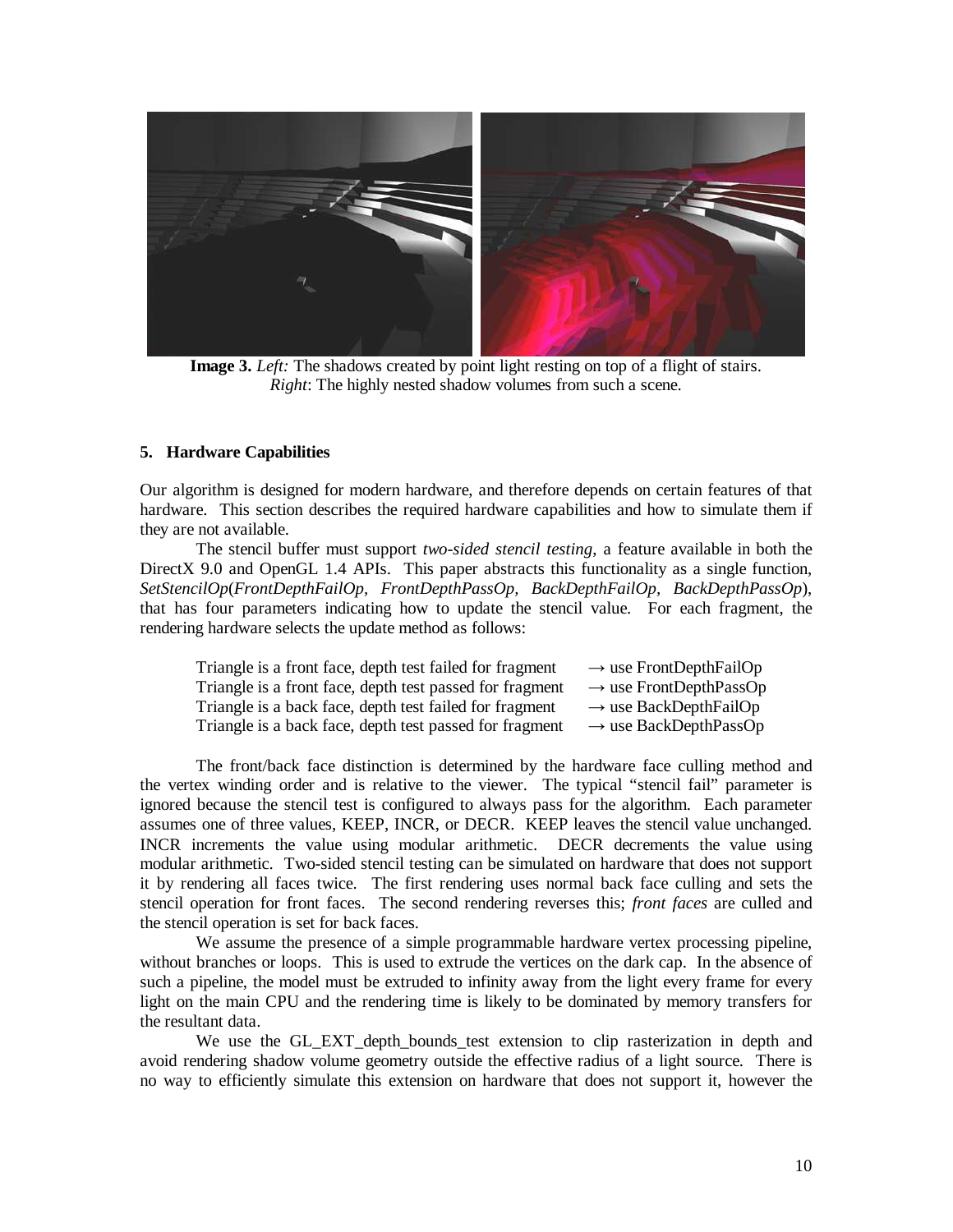test may simply be ignored without affecting correctness (forfeiting the performance gain, of course).

Finally, we require a rasterizer that correctly handles coordinates at infinity<sup>2</sup> ( $w = 0$ ) and produces no underdraw (holes) or overdraw (doubly rendered pixels) along the edge between adjacent polygons. All of the capabilities described in this section are present in the current generation of consumer graphics hardware (e.g. NVIDIA GeForce and ATI Radeon graphics cards), except for the depth bounds test, which is available only on the NVIDIA GeForceFX 5900 cards.

### **6. Shadow Determination Algorithm**

This section presents our algorithm for shadow determination for a single light source. The system should use the result to illuminate non-shadowed areas before iterating to the next light source in the scene. The algorithm assumes the following setup:

- Stencil buffer cleared to 0
- Entire scene rendered to the depth buffer
- Rendering to the stencil buffer enabled
- Rendering to the depth buffer disabled
- Rendering to the color buffer disabled
- The EXTRUDE vertex program is loaded

The EXTRUDE vertex program transforms a vertex *V* to *V'* as follows:

$$
V' = MT_{OC} \begin{cases} (V_x, V_y, V_z, 1) & V_w = 1 \\ (L_w V_x - L_x, L_w V_y - L_y, L_w V_z - L_z, 0) & V_w = 0 \end{cases}
$$

where M is the projection matrix,  $T_{OC}$  is the object space to camera space matrix, and L is the light source position. The purpose of this vertex program is to extrude the second copy of the model geometry, which is stored in the latter half of the VAR array, away from the light source to infinity. Page 12 of Lengyel's Gamasutra article [LENG02] contains an implementation of this vertex program in the Cg shading language.

When the algorithm terminates, the result of shadow determination is stored in the stencil buffer. A fragment has stencil value of zero if it is illuminated and a non-zero value otherwise. The stencil test can be used to incorporate this result into a rendering system such as the one proposed in the following section.

To perform shadow determination for one light and many models:

| <b>void DetermineShadows</b> (ModelArray shadowCasterArray, int lightID) |                                                                        |  |
|--------------------------------------------------------------------------|------------------------------------------------------------------------|--|
|                                                                          |                                                                        |  |
|                                                                          | // occlusion pyramid has its base at the viewport and tip at the light |  |
|                                                                          | Bounds occlusionPyramid = makeOcclusionPyramid(lightID);               |  |
| 2                                                                        | Matrix projectionMatrix = $getProjectionMatrix$ ;                      |  |
| 3                                                                        | Bounds lightVolume = $getLightBounds(lightID);$                        |  |
| $\overline{4}$                                                           | Point4 lightPos = $getLightPosition(lightID);$                         |  |

 $2$  We note that triangles at infinity spanning more than 180 degrees about the viewer are ambiguous: they may be huge front faces or small backfaces, and suggest a workaround. Small triangles at infinity must still be rasterized correctly.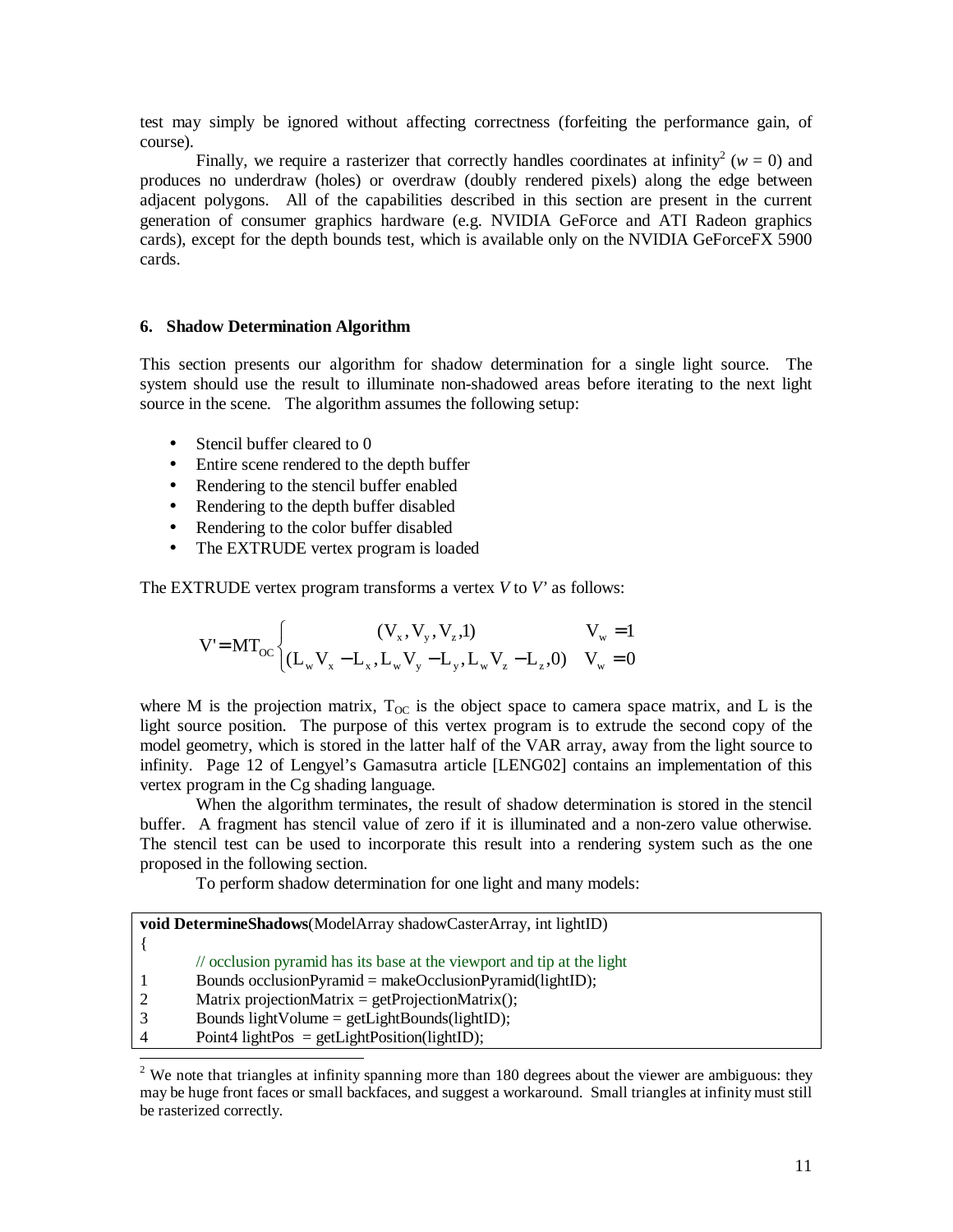| 5<br>6              | PointArray lightRegion = clipAndProjectToNearPlane(lightVolume);<br>PointArray scissorRegion = projectBoundsAgainstViewport(clippedLightVolume);                                                                                                                   |
|---------------------|--------------------------------------------------------------------------------------------------------------------------------------------------------------------------------------------------------------------------------------------------------------------|
| 7                   | Bounds viewFrustum = getViewFrustum(scissorRegion);                                                                                                                                                                                                                |
| 8                   | if (scissor Region.size() = $=$ 0) then return; else set Scissor Region(scissor Region);                                                                                                                                                                           |
| 9<br>10<br>11<br>12 | for (int i = 0; i < shadowCasterArray.size(); i++) {<br>Matrix worldTransform = shadowCasterArray[i].getWorldTransform();<br>Matrix objectToCamera = shadowCasterArray[I].getObjectToCameraTransform();<br>Bounds casterBounds = shadowCasterArray[i].getBounds(); |
| 13                  | if (doBoundsIntersect(lightVolume, casterBounds)) then {                                                                                                                                                                                                           |
| 14<br>15            | // This object's shadow may prevent illumination of other objects<br>Point4 objectLightPos = worldTransform.invert().multiplyPoint(lightPos);<br>EdgeArray silhouetteEdges = computeSilhouetteEdges(objectLightPos);                                               |
| 16<br>17            | loadExtrudeConstants(lightPos, projectionMatrix, objectToCamera);<br>SetDepthBounds(projectionMatrix,<br>intersectBounds(lightVolume, viewFrustum, shadowVolumeBounds));                                                                                           |
| 18                  | if (doBoundsIntersect(casterBounds, occlusionBounds) == false) then {                                                                                                                                                                                              |
| 19<br>20            | $\frac{1}{2}$ Case 1: Z-pass<br>SetStencilOp(GL_INCR, GL_KEEP, GL_DECR, GL_KEEP);<br>DrawSides(silhouetteEdges, lightPos,<br>viewFrustum, shadowCasterArray[i]);                                                                                                   |
| 21                  | } else $\{$                                                                                                                                                                                                                                                        |
| 22<br>23            | // Cases $2 & 3$ : Z-fail<br>SetStencilOp(GL_KEEP, GL_INCR, GL_KEEP, GL_DECR);<br>DrawSides(silhouetteEdges, lightPos,                                                                                                                                             |
|                     | viewFrustum, shadowCasterArray[i]);                                                                                                                                                                                                                                |
| 24                  | DrawDarkCap(silhouetteEdges, lightPos,<br>viewFrustum, shadowCasterArray[i]);                                                                                                                                                                                      |
| 25                  | DrawLightCap(shadowCasterArray[i],<br>casterBounds, viewFrustum);                                                                                                                                                                                                  |
|                     | }<br>}                                                                                                                                                                                                                                                             |
|                     | }                                                                                                                                                                                                                                                                  |

Details of the helper procedures *ComputeSilhouetteEdges*, *SetDepthBounds, DrawSides*, *DrawDarkCap*, and *DrawLightCap* are presented following discussion of the algorithm.

The first few lines define several variables used in the equation. The only non-trivial ones are *lightRegion*, *scissorRegion* and *viewFrustum*. The *lightRegion* variable is the bounding volume of the light's useful illumination range, clipped to the near plane and projected onto the 2D image plane (viewport). This 2D region bounds the fragments that can receive illumination from the light—any fragment outside the region is definitely not illuminated. This region may extend beyond the boundaries of the screen, however. The *scissorRegion* is the intersection of *lightRegion* and the 2D viewport.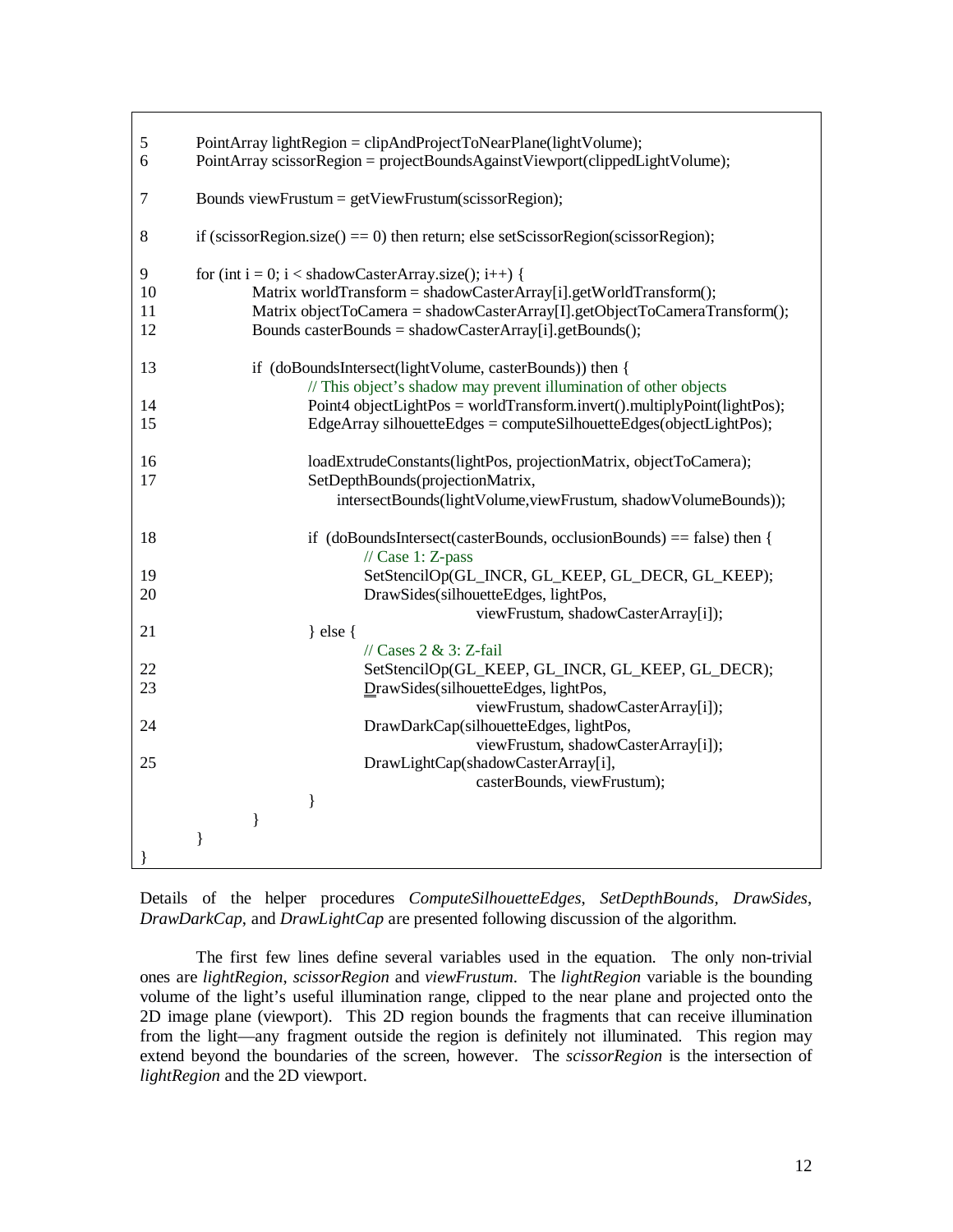The bounding volume around the light is not visible if the *scissorRegion* is empty. Because the bounding volume contains all points that receive illumination from that light, if the bounding volume is not visible no illumination from the light will be seen on screen and all shadow determination for the light can stop. Line 8 performs this test and returns immediately if this is the case. If not, it calls *setScissorRegion*, effectively limiting the view frustum. Doing so can save significant fill rate when shadow volume geometry is rasterized because time is not wasted on shadow determination for fragments that cannot possibly be illuminated. In line 7 the viewFrustum variable is computed from this region so that geometry culling tests can have the benefit of the restricted frustum. Image 4 shows the effect of the scissor region on a top view of our cathedral scene.



**Image 4.** *Left:* Top-view of the scene, with shadow volumes stretching to infinity despite the attenuated point light. *Right*: using the scissor region, we limit shadow volumes to the effective radius of the light and conserve fill rate.

Line 14 begins the real work of the algorithm. In order for a caster's shadow to have an effect on the scene, the caster itself must receive some illumination. The conditional checks to see if the model is outside of the light's illumination range. If so then the shadow determination step can be skipped for this model. The exact method of determining the intersection of the bounding volumes depends on the types of volumes being used. Implementations of this and all other intersection computations used in the algorithm are provided in the C++ demo that accompanies this paper. If the conditional is satisfied, the algorithm proceeds to render the shadow volume of the caster. Otherwise it moves on to the next caster.

Line 15 computes the possible silhouette of the caster as observed from the light source. The result is a set of edges, which can be stored as an array of integer edge indices, since all possible silhouette edges are also in the model's edge array. Some edges are directed oppositely from the model. Our method makes copies of these edges but it is also possible to store the information without introducing new edges. Let a non-negative index *e* represent directed edge C.edge[ $e$ ] and a negative index,  $-e$  represent the reverse of directed edge C.edge[ $-e-1$ ].

The possible silhouette computation is performed in the caster's object space because transforming the light to object space is faster than transforming the model to world space. This possible silhouette determination step is the most computationally expensive part of the algorithm and is performed "in software" on the main processor. The remaining steps are dominated by hardware triangle rendering and place little demand on the main processor.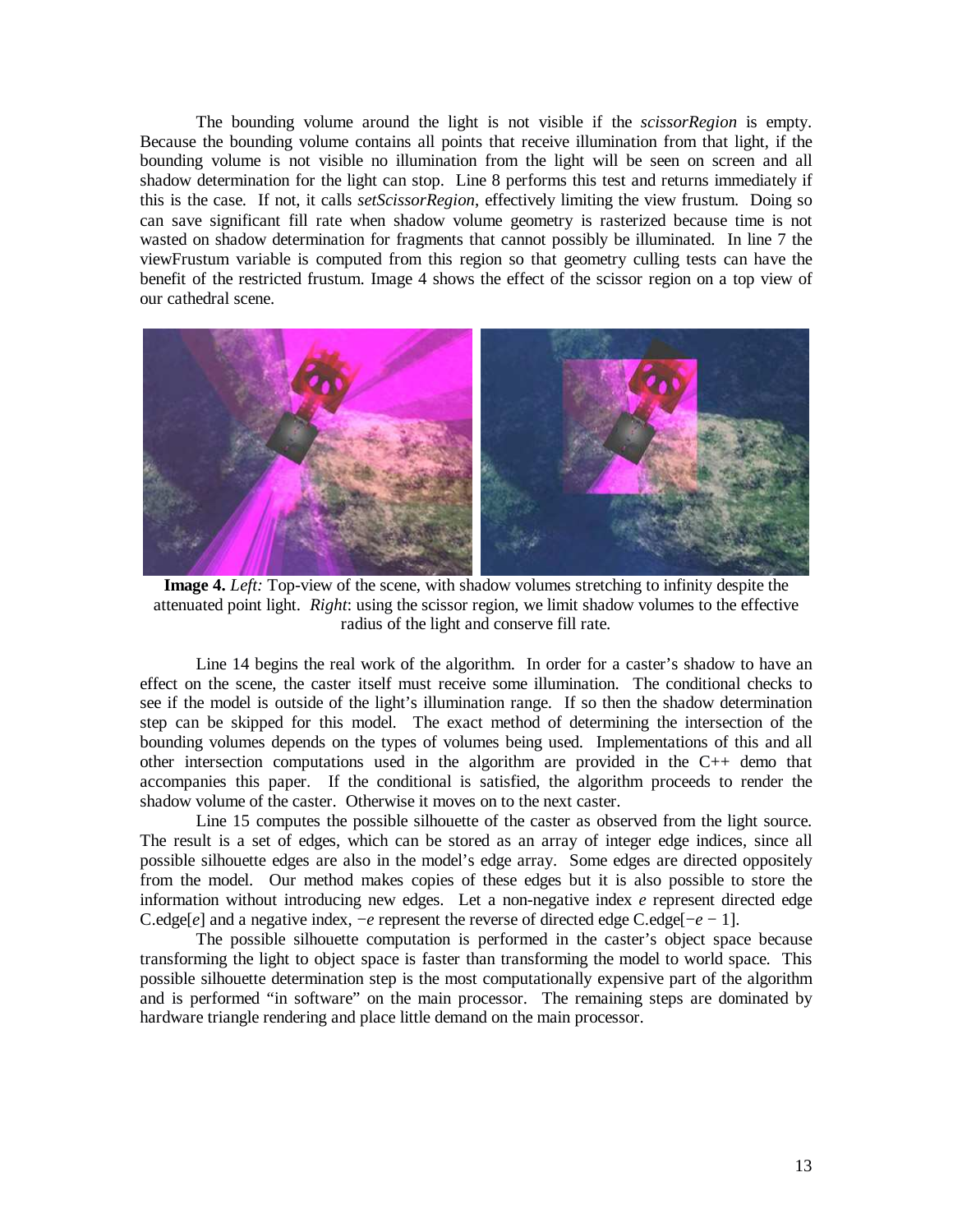

**Figure 2:** The viewport occlusion pyramid (solid red) extends from the light source to the viewport. Compare to the view frustum (dashed blue). As shown on the right, the occlusion pyramid may also be behind the viewport.

Recall that the vertex program EXTRUDE takes a vertex, projection matrix, and object to camera space transformation as input. Line 16 loads the current projection matrix and transformation into the vertex program "constant" inputs. The transformation objectToCamera variable is the OpenGL GL\_MODELVIEW transformation that is the model's transformation composed with the world to camera space transformation matrix.

Line 17 sets a depth bound for stencil buffer writes as suggested by Everitt and Kilgard [EVER03]. In *setDepthBounds* the nearest and farthest z-value for the visible illuminated region is recorded. This illuminated region can be computed by taking the intersection of the view frustrum, the light bounding volume, and the shadow volume bounds. Again computing the intersection of these volumes depends on the type of bounding volumes used. This depth test forces a check of the *current* depth buffer before updating the stencil buffer. All pixels that fail this check (pixels that are not influenced by the light) are skipped. This test can reduce the number of increments and decrements to the stencil buffer.

We are now ready to begin rendering shadow volume geometry. Line 18 distinguishes between case 1, where fast z-pass rendering can be used, and cases 2 and 3, which require robust z-fail rendering. If the intersection between the viewport's occlusion pyramid (Figure 2) and the caster's bounding box is empty it is impossible for the caster's shadow to fall across the viewport. In this case, z-pass rendering is used. Otherwise, the viewport may be partially or completely shadowed and z-fail rendering is required.

Lines 19 and 20 implement z-pass rendering. The stencil operation is set to **INCR**ement on shadow front faces that lie between the (known to be unshadowed) viewport and a visible point and **DECR**ement on back faces that lie in that region. When a shadow face fails the depth test it is beyond the visible point and the stencil value is unaltered. Only the sides of the shadow volume are drawn. With z-pass rendering the light cap will always fail the depth test because it is inside the caster, so it need not be rendered. The dark cap is always beyond every visible point in the scene. Thus, at every fragment it either fails the depth test or there is no visible point (i.e. the background, which cannot be shadowed, is directly visible) so there is no reason to render it either.

Lines 22 – 25 implement z-fail rendering. This covers both cases 2 and 3, which are discriminated only within *DrawLightCap*. The stencil operations are those of z-pass rendering, but with the sense of the depth test flipped so that we only alter a stencil value when the depth test fails. All parts of the shadow volume may need to be drawn, so the final three lines render the sides, dark, and light caps. However, there is additional logic inside these procedures that attempts to cull unnecessary geometry.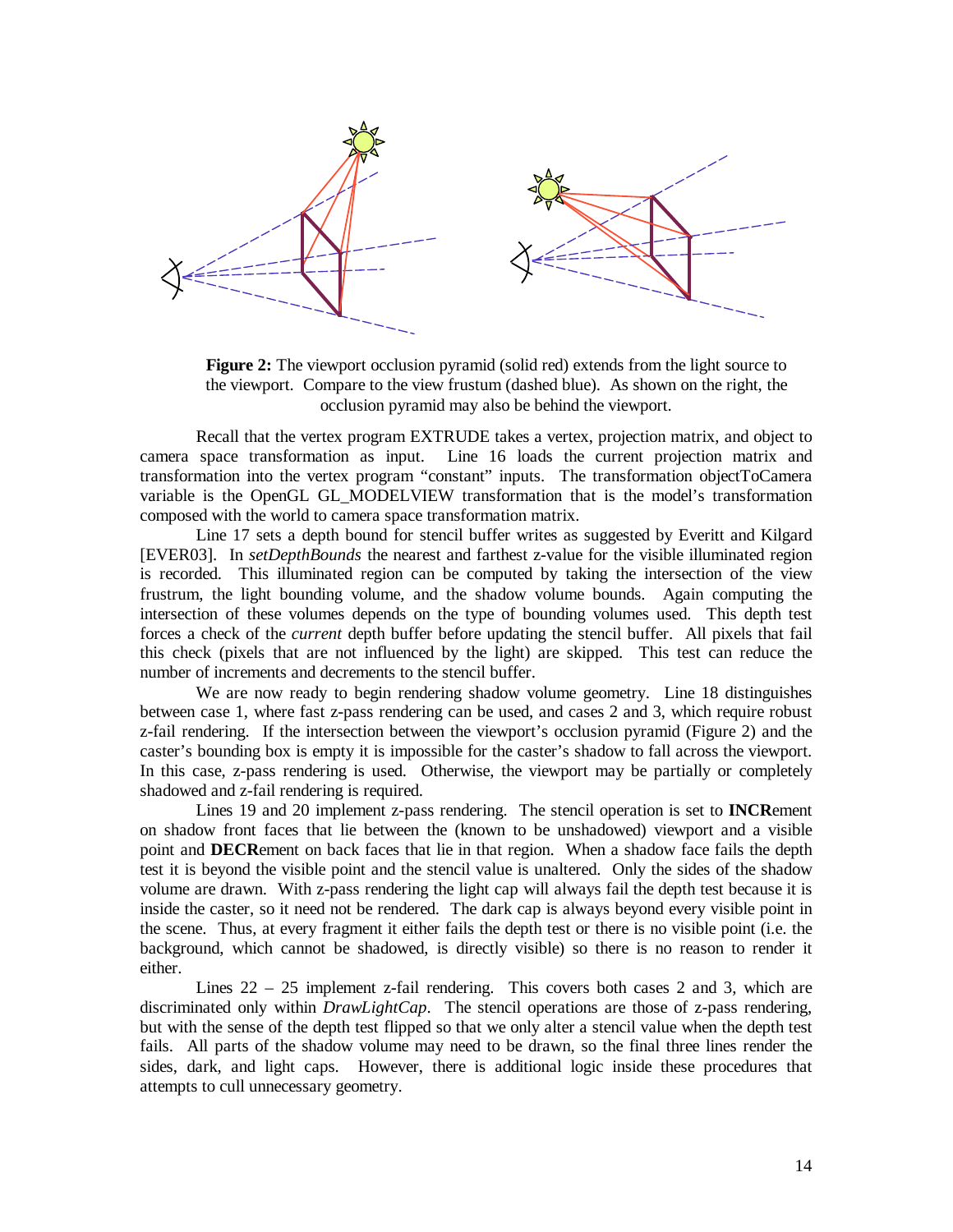We now examine the details of the helper procedures. *SetDepthBounds* finds the minimum and maximum z-values of the visible illuminated volume of a model. Any pixel values that have z-values out of this range are not affected by the light. As of the writing of this paper, the glDepthBoundsEXT functionality required by *SetDepthBounds* is available only on NVIDIA GeForceFX 5900 graphics card. If an implementation of this function is not available *SetDepthBounds* can be skipped, since this function is an optimization and does not affect the correctness of the algorithm.

**void SetDepthBounds(Matrix projectMatrix, Bounds bounds)** { 1 double minZ = 1, maxZ = 0;<br>2 PointArray hullVertices = bo  $PointArray \, hullVert. = bounds.getConvexHullVert.$ 3 glEnable(GL\_DEPTH\_BOUNDS\_TEST\_EXT) 4 for (int i = 0; i < hullVertices.size(); i++) {  $5$  Point4 clipPoint = projectMatrix.multiplyPoint(hullVertices[i]); // Assume default OpenGL [0 1] depth range double  $z = \text{clipPoint}.z / \text{clipPoint}.w$ ; 6 minZ = MIN(z, minZ); maxZ = MAX(z, maxZ); } 7 glDepthBoundsExt(minZ, maxZ); }

*ComputeSilhouetteEdges* uses Sutherland's back face method for finding possible silhouettes, originally mentioned and proposed for this application by Crow [CROW77]:

```
EdgeArray ComputeSilhouetteEdges(Model caster, Point4 lightPos) {
       // Note: the light is in object space
1 EdgeArray silhouetteEdges;
2 for (int i = 0; i < caster.tris.size(); i++) {
3 Triangle T = caster.tris[i];<br>4 T.lightFacing = dot(T.get)
              T.lightFacing = dot(T.getNormal(), (lightPos.w * T.getPoint(0) – lightPos) ) > 0;
       }
5 for (int i = 0; i < caster.edges.size(); i++) {
6 Edge E = \text{caster}.\text{edges}[i];7 if (caster.tris[E.triIndex[0]].lightFacing ^^
                             caster.tris[E.triIndex[1]].lightFacing) then {
8 if (E.triIndex[0].lightFacing) then {
9 silhouetteEdges.append(E);
                     } else {
10 silhouetteEdges.append(E.reverseIndices());
                     }
              }
       }
11 return silhouetteEdges;
}
```
Lines 2 - 4 find all faces of the caster that face the light (where a zero dot product is considered to face away from the light). The algorithm then iterates through all edges, selecting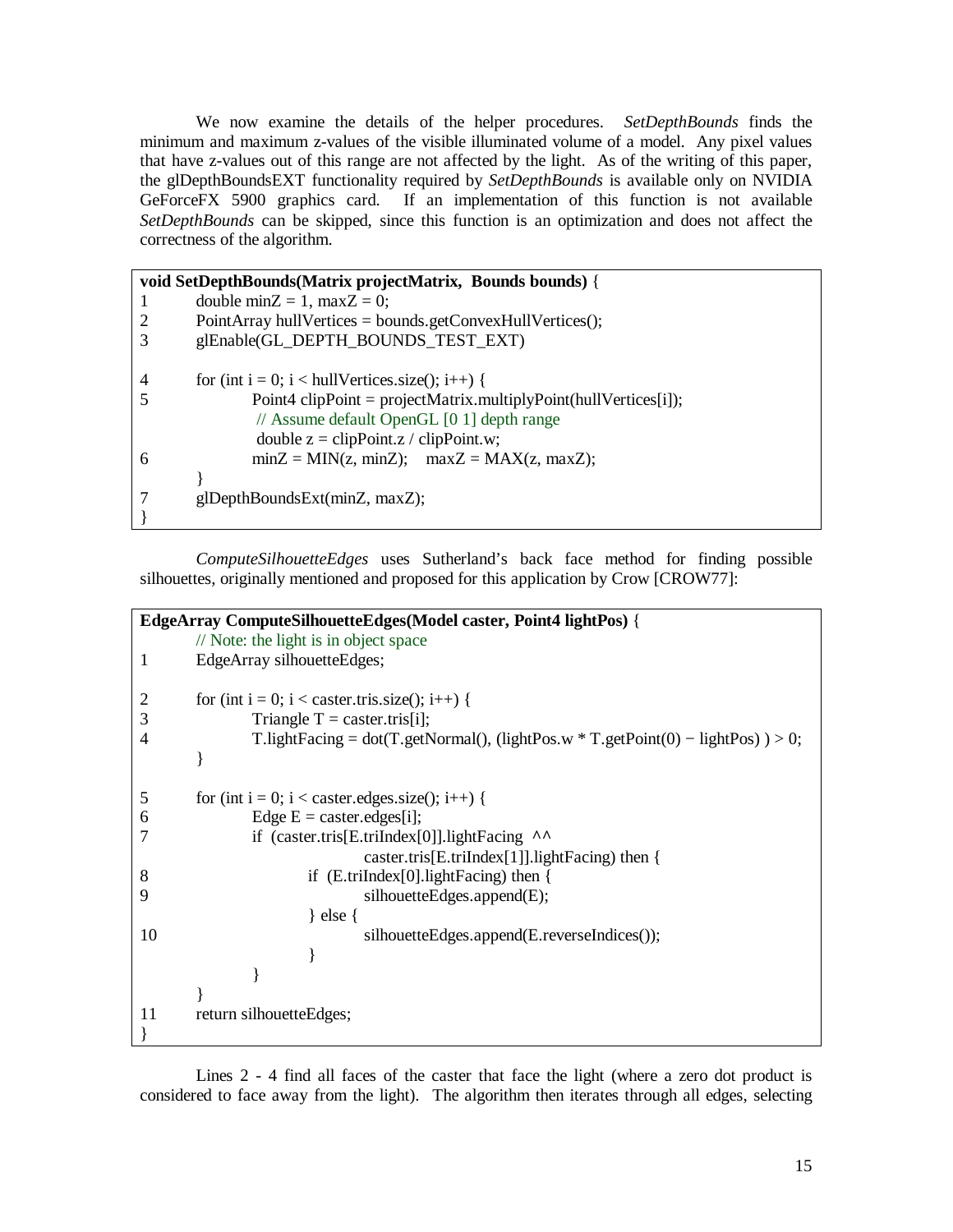those that lie between a light face and a dark face. Edges are inserted into the possible silhouette set so that the curl of the possible silhouette is directed clockwise with respect to the light. When these possible silhouette edges are extruded to form the sides of the shadow volume, the shadow face normals will therefore be directed out of the shadow volume. As discussed previously, an alternative implementation is to store edge indices, appending index *e* if the edge is not reversed and index (-e-1) if the edge is reversed.

*DrawSides* takes the possible silhouette set, world space light position, and view frustum as input and renders the sides of the shadow volume to the stencil buffer. Line 2 computes a bounding volume for the shadow volume. In our implementation we use the convex hull of the union of the caster's bounding box and that box projected away from the light to infinity. Note that the shadow volume bound is large (one end is at infinity!) and if the light is near the caster the bound will contain nearly half the scene. If the light is inside the bounding box of the caster, it contains the entire scene.

The conditional on line 3 tests if the shadow volume sides can possibly affect the stencil values. This test has two parts. The shadow volume's bounding box must lie at least partly within the view.

| void DrawSides (EdgeArray silhouetteEdges, Point4 lightPos, Bounds viewFrustum, |                                                                               |  |  |
|---------------------------------------------------------------------------------|-------------------------------------------------------------------------------|--|--|
|                                                                                 | <b>Model caster</b> ) {                                                       |  |  |
|                                                                                 | // Vertex index offset between projected and non-projected vertices in memory |  |  |
| 1                                                                               | int offset = caster.tris.size();                                              |  |  |
| 2                                                                               | Bounds shadowVolumeBounds = caster.getShadowVolumeBounds();                   |  |  |
| 3                                                                               | if $(d$ oBoundsIntersect(viewFrustum, shadowBounds) == false) then return;    |  |  |
| 4                                                                               | if (lightPos.w = 0) then {                                                    |  |  |
|                                                                                 | // Directional light. The sides will converge to a single point, $-L$         |  |  |
| 5                                                                               | for (int i = 0; i < silhouetteEdges.size(); i++) {                            |  |  |
| 6                                                                               | DrawIndexedTri(caster.tris, E.vertIndex[0],                                   |  |  |
|                                                                                 | $E$ vertIndex[1], offset)                                                     |  |  |
|                                                                                 |                                                                               |  |  |
|                                                                                 | $\}$ else $\{$                                                                |  |  |
|                                                                                 | // point light. The sides extrude to infinity.                                |  |  |
|                                                                                 | for (int i = 0; i < silhouetteEdges.size(); i++) {                            |  |  |
| 8                                                                               | DrawIndexedQuad(caster.tris, E.vertIndex[0], E.vertIndex[1],                  |  |  |
|                                                                                 | $EvertIndex[1] + offset, EvertIndex[0] + offset)$                             |  |  |
|                                                                                 |                                                                               |  |  |
|                                                                                 |                                                                               |  |  |
|                                                                                 |                                                                               |  |  |

If the conditional passes, the algorithm branches depending on whether the light source is a point light or directional light. Lines 5 and 6 handle the directional light case. A directional light produces a shadow volume that converges to a single point at infinity. That is, the entire second half of the vertex array will all transform to a single point under the EXTRUDE vertex program (recall that the vertex array has size 2\**numCasterVertices*). The sides of the shadow volume are triangles between that point and the possible silhouette edges. To render them, we iterate over the possible silhouette edges and connect them to VAR[*numCasterVertices*], the first point in the second half of the VAR array. Any other index greater than or equal to *numCasterVertices* would suffice.

If the light is instead a point light, the shadow volume diverges as it approaches infinity. In this case, the side faces are quadrilaterals constructed by connecting the possible silhouette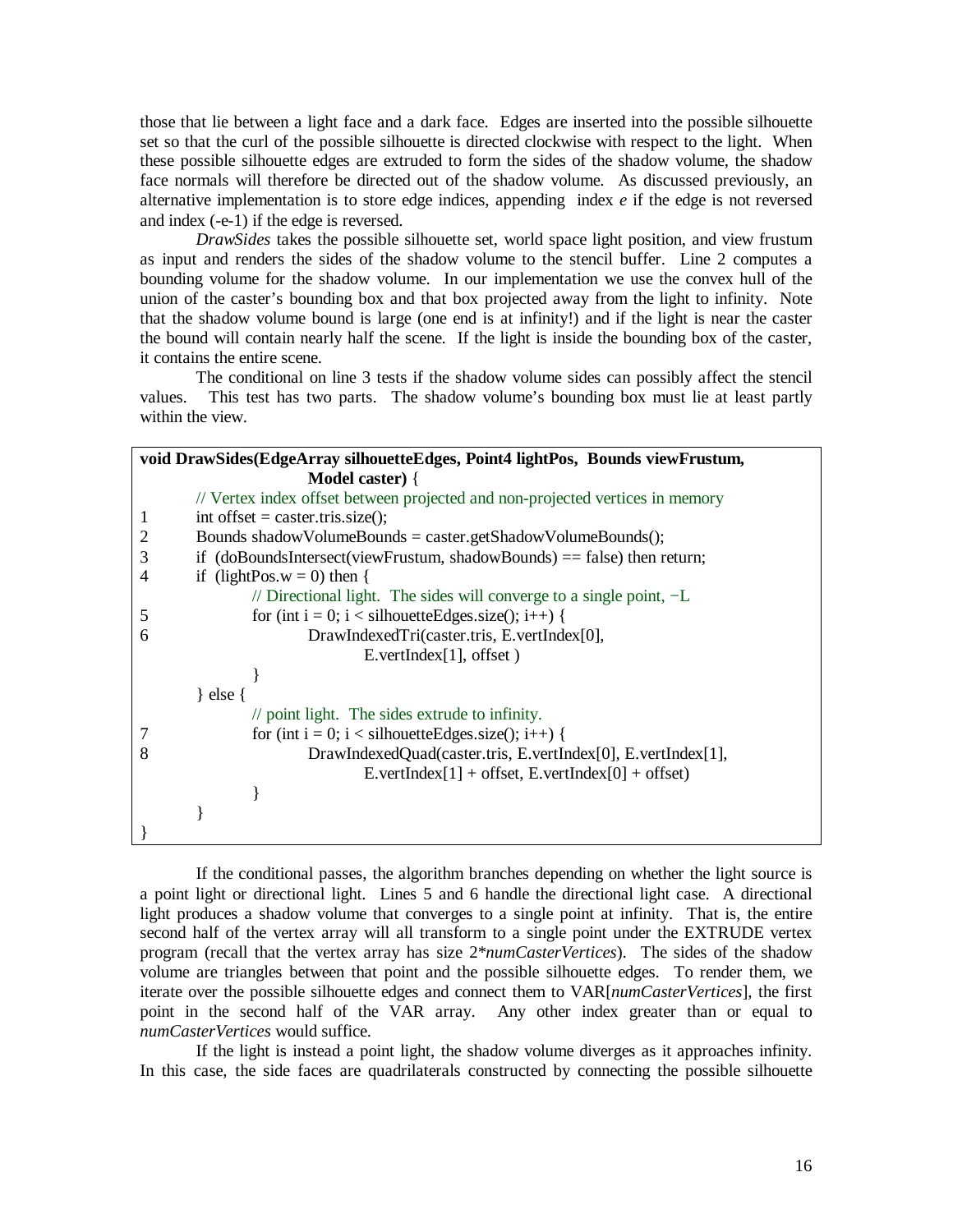edges to their oppositely oriented counterparts at infinity. Lines 7 and 8 draw these quadrilaterals.

*DrawDarkCap* is only invoked when z-fail rendering (cases 2 and 3) are used. It draws the cap that closes the shadow volume at infinity. Because a directional light produces a shadow volume that converges to a point, such a cap is only needed for point lights, which are discriminated by the L.w  $= 1$  test on line 3. Furthermore, the dark cap need only be rendered when its bounding box intersects the view frustum. Line 2 computes the bounding box of the dark cap as the bounding box of the caster extruded to infinity away from the light.

If all tests pass, lines 4 - 6 draw the cap. Our method for rendering the dark cap draws only as many triangles as there are edges in the possible silhouette. The dark cap is at infinity, beyond everything in the scene. Therefore its shape does not matter because no object could possibly be inside it and be shadowed. Since we are free to change the shape (provided we keep it beyond infinity), only one constraint remains: the cap must actually close the shadow volume. A simple fan over the sides accomplishes this. Observe that for a non-convex possible silhouette, the fan will be convex but the pattern of front and back faces will produce a non-convex shape in the stencil buffer. This technique has previously been used for rendering filled silhouettes in the stencil buffer from possible silhouette edges for Silhouette Clipping [Sand00].

The process is identical to that of computing the signed area of a polygon by constructing a fan. Figure 3 shows an example. The concave polygon on the left is tessellated into a fan that is treated as two sets: front faces (shown yellow) and back faces (cyan). One of the triangles in the front face set is shown as dark yellow to represent the double coverage of that part of the front face set. When the back faces are subtracted from the front faces, the result is the original polygon with every part covered exactly once.



**Figure 3.** A signed area triangle fan covering a non-convex region.

**void DrawDarkCap( EdgeArray silhouetteEdges, Point4 lightPos, Bounds viewFrustum, Model caster)** { 1 int offset = caster.tris.size();  $2$  Bounds darkCapBounds = caster.getDarkCapBounds(); 3 if  $((L.w == 1) && doBoundsIntersect(viewFrustum, darkCapBounds))$  then { // point light; we don't draw for a directional light 4 for (int i = 0; i < silhouetteEdges.size(); i++) {  $5 \qquad \qquad \text{Edge E = silhouetteEdges[i];}$ 6 drawIndexedTri(caster.tris, offset, E.vertexIndex[0] + offset, E.vertexIndex $[1]$  + offset); } } }

Unfortunately, this technique can produce triangles at infinity with edges spanning 180 degrees or more of the sphere at infinity. These triangles will be interpreted as backfacing by OpenGL and will not be rendered like the other triangles. It is therefore necessary to implement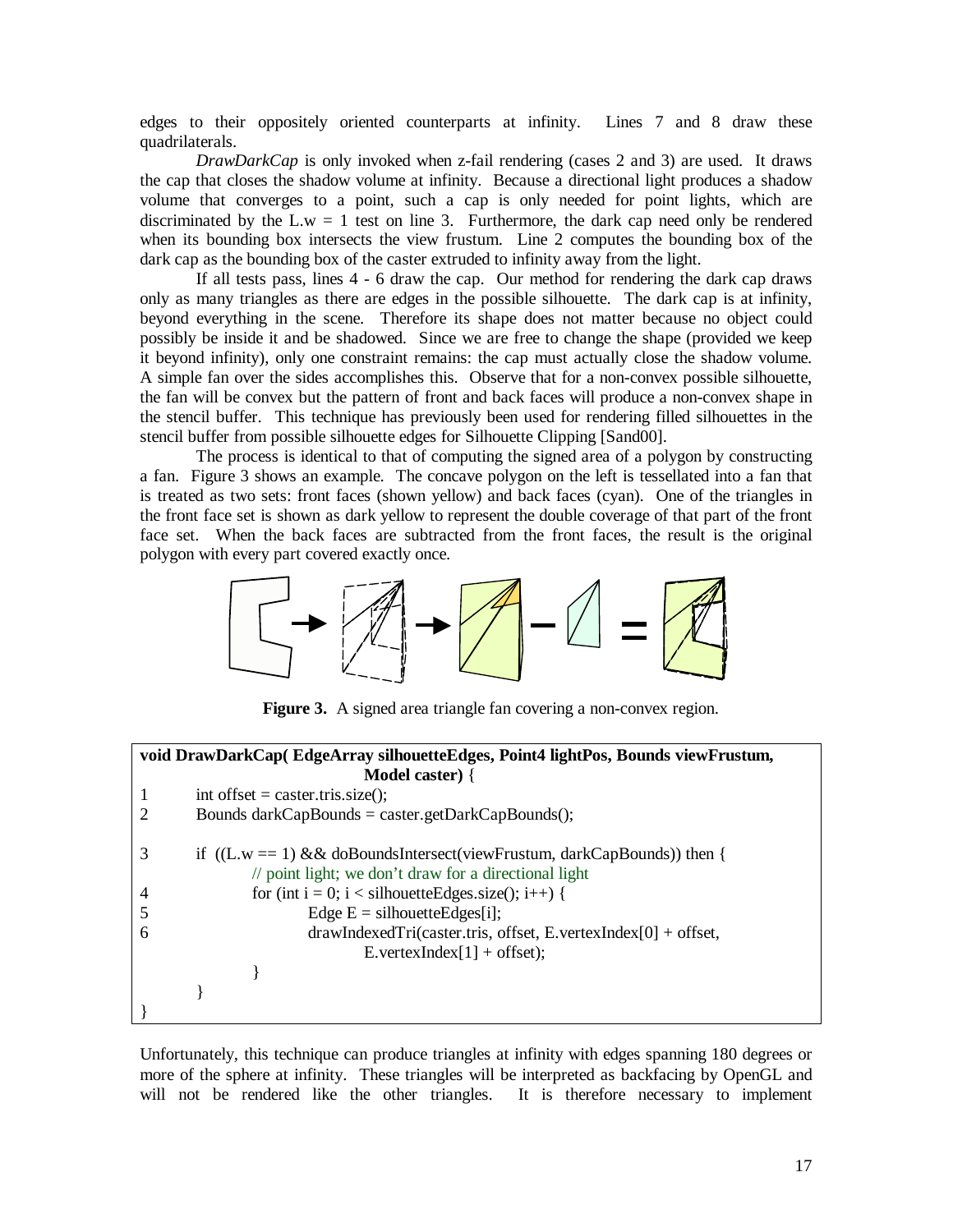*DrawIndexedTri* to detect such a case and subdivide the large triangles. The simplest method for this is to switch from the indexed vertex buffer to standard *glVertex* primitive calls for those triangles only.

Because the possible silhouette edges are oriented clockwise from the light's point of view, the dark cap uses the given direction edges, forming polygons where the surface normals point away from the light (out of the infinite sphere).

|                | void DrawLightCap(Model caster, Frustum viewFrustum) {             |
|----------------|--------------------------------------------------------------------|
|                | Bounds casterBounds = caster.getCasterBounds();                    |
|                | if (doBoundsIntersect(viewFrustum, casterBounds)) then {           |
|                | // $Case 3$                                                        |
| 3              | setDepthTest(GL_NEVER);                                            |
| $\overline{4}$ | for (int i = 0; i < caster.tris.size(); i++) {                     |
|                | Triangle $T = \text{caster.tris}[i];$                              |
| 6              | if $(T\text{.lightFacing})$ then {                                 |
|                | $DrawIndexedTri(caster.tris, T.index[0], T.index[1], T.index[2]);$ |
|                |                                                                    |
|                |                                                                    |
| 8              | setDepthTest(GL_LESS)                                              |
|                |                                                                    |
|                |                                                                    |

*DrawLightCap* is invoked for z-fail rendering. It distinguishes between cases 2 and 3 in line 2 and returns immediately if the caster's bounding box is not inside the view frustum (case 2). The depth test can be disabled for the light cap (set to always fail, in this case) because we know that it will always fail. For non-convex geometry, the light cap cannot be simplified as can the dark cap because the shape is constrained. If we alter the shape of the cap it may change the set of visible points that are in shadow. Therefore we are left to simply draw all of the light facing triangles on the caster in lines  $4 - 7$ .

## **7. Analysis**

This section presents an asymptotic analysis of the number of triangles rendered by our shadow determination algorithm and some thoughts on the performance likely to be observed in practice. This analysis is interesting for applications with performance limited by vertex processing rate. This can occur when an application renders a huge amount of geometry (e.g. the oil rig model used in radiosity and level of detail papers), has a complex vertex shader (e.g. displacement mapping), or is running vertex shaders on older hardware. These situations can easily occur today for scientific and engineering applications. We observe that most 3D games produced today are limited by fill rate and not vertex rate. The analysis in this section is therefore not relevant to understanding the performance of modern games. However, trends indicate that games may also become vertex rate limited in the future. Very recent graphics cards provide massive fill rate capability compared to previous hardware, such that they can now render fullscreen 3D scenes at 1280x1024 resolution with antialiasing at high frame rates. Higher resolutions may not increase the quality of rendered images substantially compared to more complex geometry. Increasingly interesting programmable capabilities encourage game developers to write more complicated vertex programs. Displacement mapping, lighting, skeletal animation, physics, and dynamic tessellation all consume vertex processing time.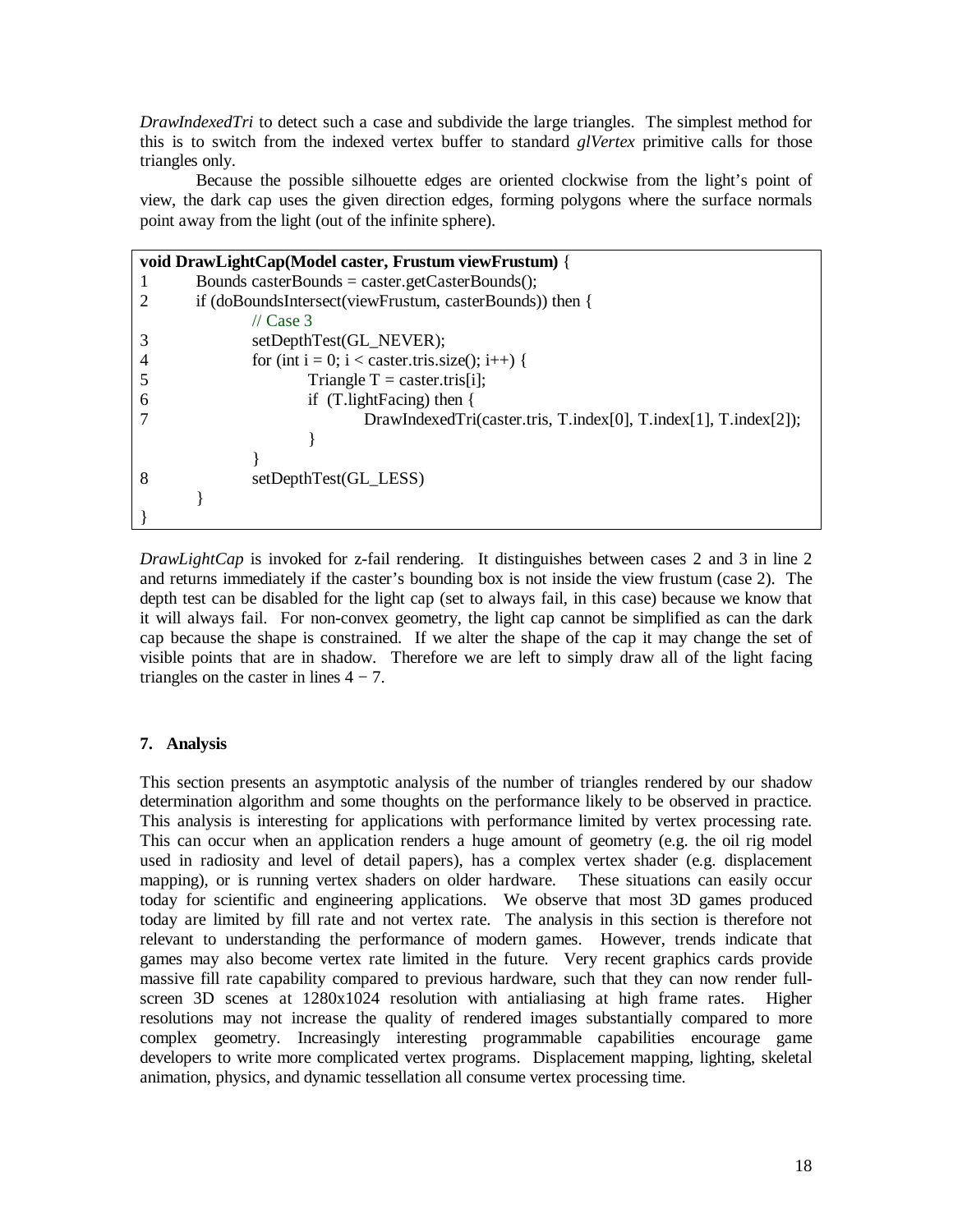Consider a single shadow-casting model composed of *f* triangles. It is expected that half the triangles are light facing. The possible silhouette of the model from the perspective of the light has *s* edges, where  $s < f$  (and frequently,  $s < f$ ). The sides of the shadow volume therefore contain *s* quads, the light cap contains expected  $f / 2$  triangles, and the dark cap contains *s* triangles.

Figure 4 shows the three major cases of the algorithm. In *case 1* the viewport is unshadowed and z-pass rendering is used. At most only the shadow volume sides are drawn so O(*s*) triangles are rendered.

*Case* 2 occurs when the viewport is shadowed but the viewer is looking away from the light (i.e. the light cap is culled by the view frustum). At most, the dark cap and sides are drawn so again O(*s*) triangles are rendered.

*Case* 3 occurs when the viewport is shadowed and the viewer is looking toward the light. The light cap is not culled, so  $O(f)$  triangles are rendered. The dark cap and sides may contribute at most another O(*s*) triangles which cannot affect the asymptotic performance because  $s < f$ .



**Case 1**: Unshadowed viewport **Case 2**: Shadowed viewport, looking **away** from light

**Case 3**: Shadowed viewport, looking **toward** light

**Figure 4.** Three cases distinguished by our algorithm.

A general theoretical analysis of the probability of each case occurring is difficult. If the light source, viewer, and shadow caster are placed randomly within a sphere that is large compared to the size of the caster, the probability of case 1 approaches unity. This is because the shadow volume of the caster is extremely narrow compared to the volume of the sphere bounding the scene. If the scene is constrained to fit within a sphere that is small compared to the caster, the probability of case 1 approaches zero because the light is most probably inside the caster, causing the shadow to encompass the entire scene.

Most scenes encountered in practice have a small number of overhead light sources with a small number of shadow casters above the viewer (and thus, potentially shadowing the viewer). Case 1 is extremely common for such scenes. When the viewport becomes shadowed it is typically because the viewpoint has moved inside a building or tunnel. In this case, the viewer is still unlikely to be looking upwards, so case 2 dominates for the building model. Note that objects inside the building are still in case 1. Only when the viewer looks toward a light source that is occluded (e.g. an object silhouetted against the sun) is case 3 invoked.

Image 5 shows a scene (which is the interior of the cathedral scene previously pictured). A point light illuminates a sphere and a grid of cubes that hover above amphitheater-like seating. All objects in the scene cast shadow volumes. The cube shadow volumes are clearly visible in the image on the right. The environment is also casting a shadow volume, but it is beyond the exterior walls and not visible in the image.

Image 6 shows the same scene from a point of view behind the grid of cubes, looking toward the light. Cubes that are in case 3 are rendered green; other cubes (which happen to all be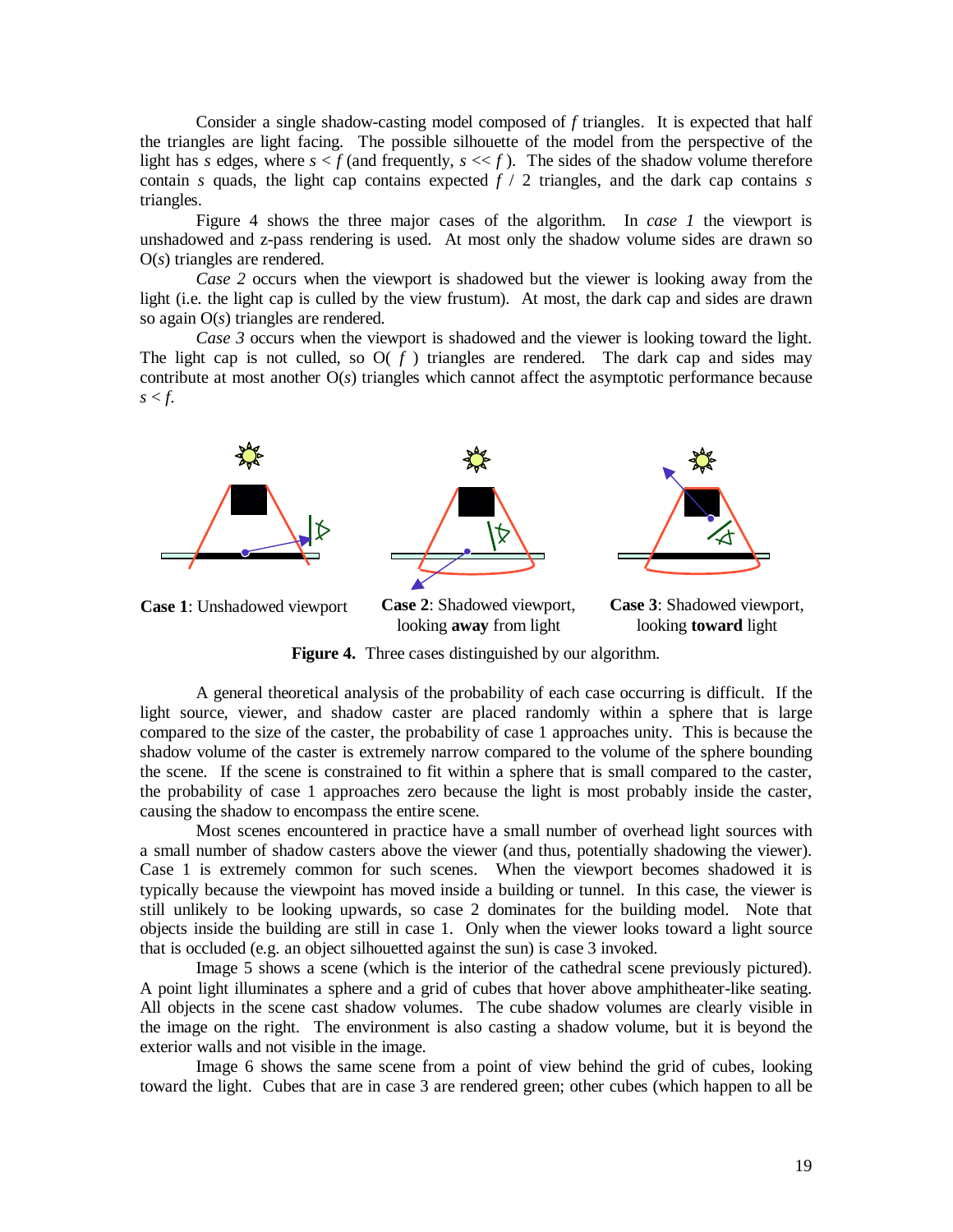case 1) are rendered normally. Note that only two cubes are in the slow case 3, despite the fact that the camera is located in nearly the worst possible location for shadow performance.



**Image 5. Left:** A point light illuminating a grid of cubes. *Right:* shadow volumes



**Image 6.** View from behind the grid of cubes, looking at the light. Only the two green highlighted cubes occlude the light source.

An exception to this is a natural scene with sunrise and sunset, when a light source (the sun) lies near the horizon. Shadow volumes will extend across the entire scene, and it is likely for the viewer to be observing the rise or fall of the sun. When this occurs, any object along the path between the viewer and the sun is in case 3.

A triangle with vertices represented as three 32-bit floating point numbers requires 36 bytes to transfer between the main CPU and graphics hardware. We avoid transferring vertex data by using a double length vertex buffers and a vertex program to perform extrusion in hardware. This allows us to specify a vertex with a single 16-bit indices and each triangle in only 6 bytes.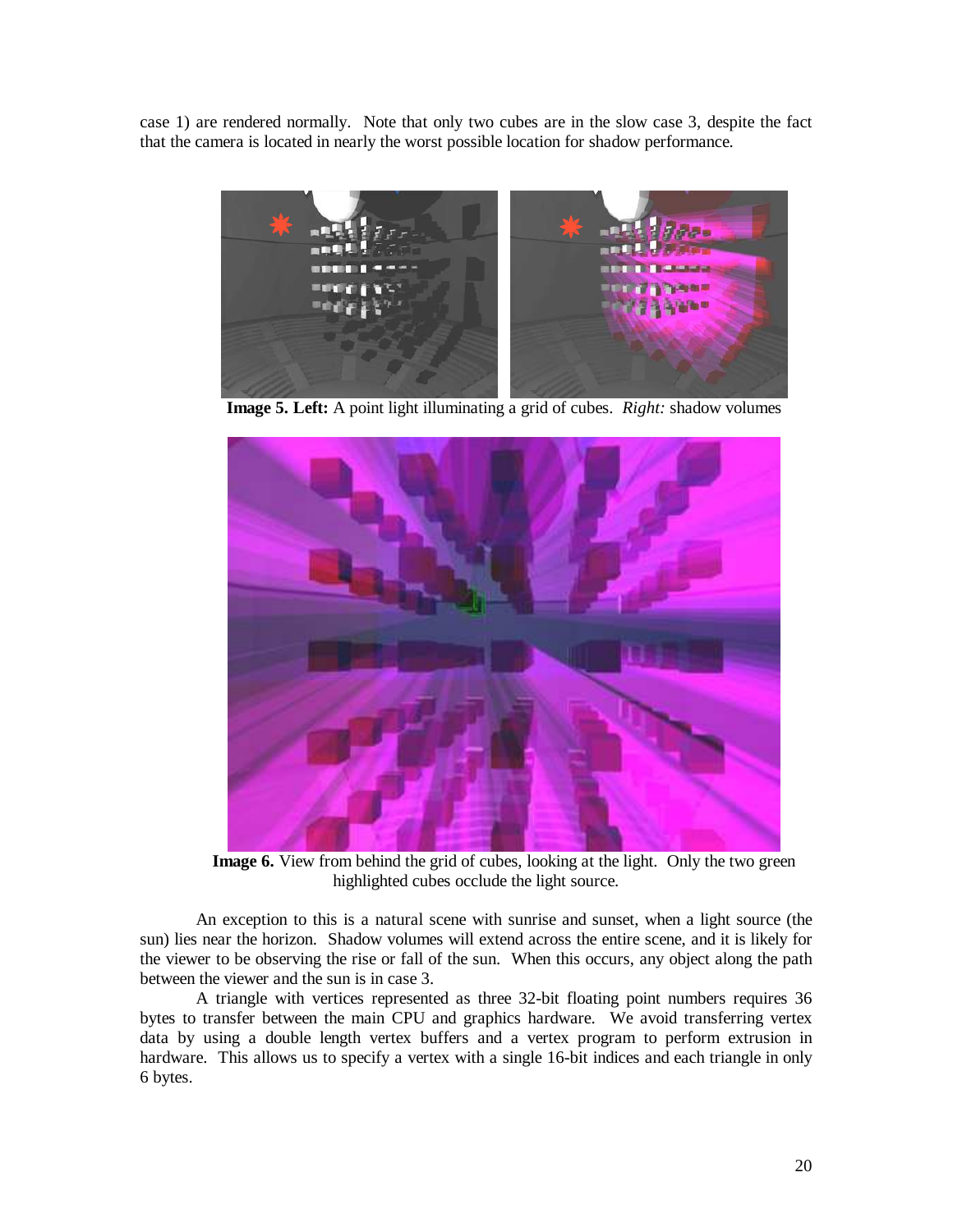We implemented our algorithm and applied to an interactive rendering of a scene. Our scene was constructed to stress the algorithm and is thus not unduly 'nice'. It contains animated models, large staircases, and a 3D grid of cubes with a light source moving between them. We found that most objects were still in the fast cases 1 and 2, and that we were able to effectively cull much shadow volume geometry in software, without the need to transfer it to the graphics hardware and rasterized it. Our algorithm performed strictly faster than Lengyel's algorithm for the same scene, which is unsurprising because we build on Lengyel's optimizations.

# **8. A Rendering System**

This section describes how to incorporate a shadow determination algorithm into a rendering system by adding a corresponding illumination pass. The rendering system makes four kinds of rendering passes. An initial rendering pass renders the scene with ambient illumination only, and writes to the depth buffer. Subsequent passes will test against but not write to the depth buffer. A shadow determination and illumination pass are made for each light. A final rendering pass is used as a catch-all for effects like transparency that are incompatible with shadow rendering.

| <b>RenderFrame():</b> |  |
|-----------------------|--|
| AmbientPass()         |  |
| For each light L:     |  |
| DetermineShadows(L)   |  |
| Illuminate $(L)$      |  |
| FinalPass()           |  |

The ambient and illuminate passes are typical rendering code. They iterate through all models in the scene and render them using the current lighting, which is set to either ambient or a single light. The Illuminate pass should only illuminate areas that are not in shadow. Because the result of shadow determination is stored in the stencil buffer, the stencil test accomplishes this. We set the stencil test to pass when the stencil value is zero and fail when the stencil value is non-zero.

The observed illumination on a surface is the sum of the contributions from each light. We must therefore sum the results from the individual rendering passes to produces the net illumination for the scene. Haeberli [HAEB90] introduced the hardware accumulation buffer for performing this kind of operation. However, consumer graphics cards do not currently support accumulation buffers. We can emulate an accumulation buffer in for the purposes of illumination by using additive alpha blending. Setting the alpha blending function to *DST* = *SRC* + *DST* (glBlendFunc(GL\_ONE, GL\_ONE) in the OpenGL API) causes the *Illuminate* passes to add their result to the frame buffer rather than overwrite the previous contents. Haeberli also noted that accumulation-buffer functionality can be used to model area and volume light sources (for casting soft shadows). These can be approximated with a large number of dim point lights or spotlights. A drawback to this method, and the multipass rendering method in general, is that color resolution is decreased with every rendering pass due to rounding off of intermediate results. We have observed that about 20 light sources can illuminate a single point with an 8-bit per color channel frame buffer before the color banding becomes a significant artifact.

When the illumination pass completes it must clear the stencil buffer and set up all rendering state as described in the assumptions for the *DetermineShadows* procedure.

Some rendering effects do not integrate well with shadows. For example, transparency and 3D annotations (e.g. labels) that the programmer may not want to receive shadows. For these effects we add an additional *final pass*. Another use for the final pass is to limit texturing to once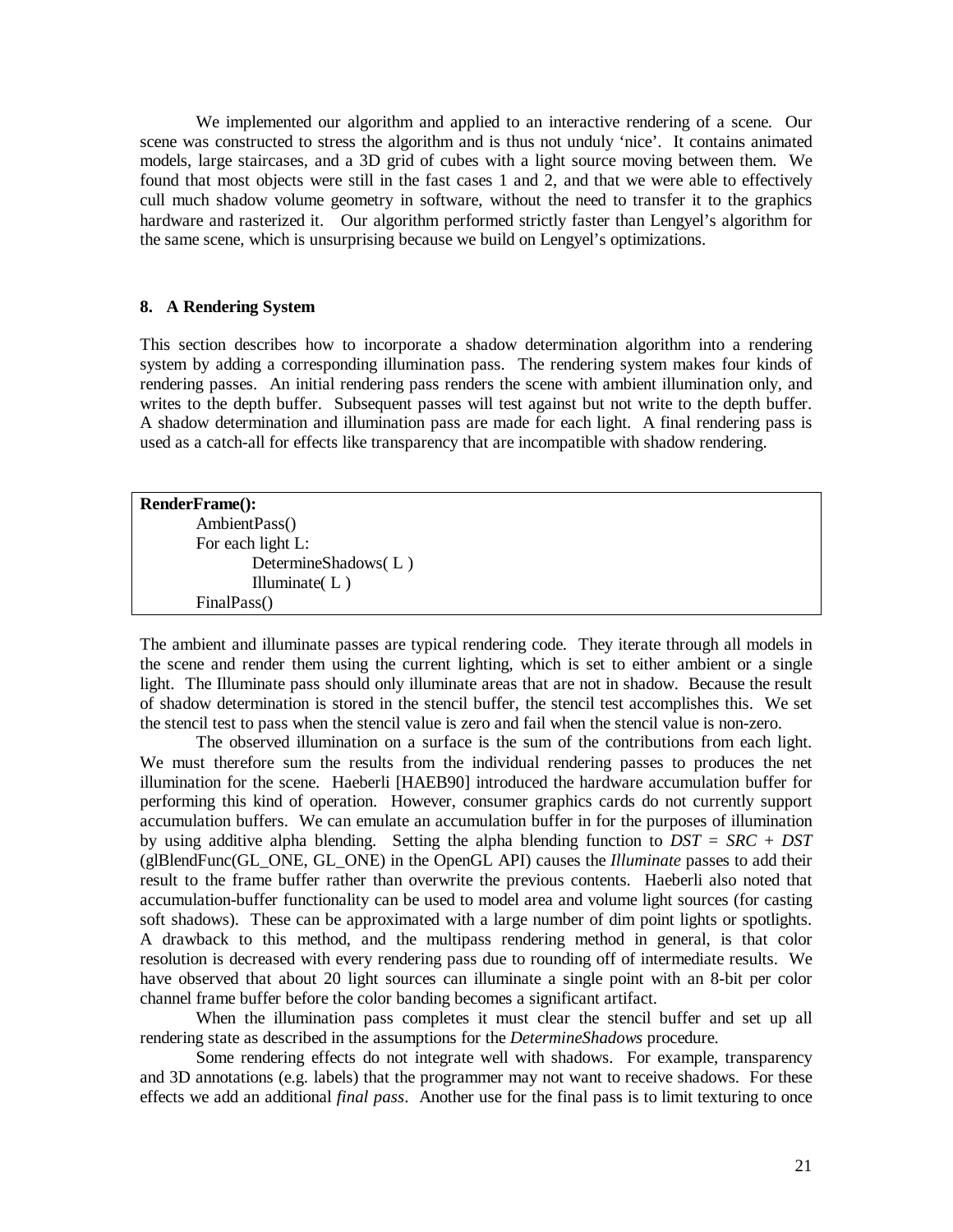per frame instead of performing it once per illumination pass. This is especially important on older hardware that may not be enough texture units to perform lighting and color texturing in a single illumination pass. For diffuse surfaces we render the illumination passes with all models colored pure white. Then in the final pass, the accumulated illumination is modulated by the appropriate texture maps. This also preserves some color resolution. This process will not work for objects with specular highlights because those highlights are not be modulated by a model's texture map. To accommodate such surfaces, separate diffuse and specular images must be rendered and composed to form the final image.

Note that because this system uses shadow determination to suppress illumination, the "shadows" are never rendered. Rather illumination is added to the area around shadows. As a result, shadows from colored lights and lights with projected textures are rendered correctly. Image 7 shows the interaction of colored lights. Three characters walk down a short staircase at the front of the cathedral. The scene is illuminated by three point lights. A green light is to the characters' right, a white light immediately in front of them, and a red light to their left. The shadow volumes from the red light are rendered explicitly to help the viewer visualize them; normally shadow volumes are invisible. The source code for this demo which was used to produce all of the images in this paper, can be found on our website listed at the end of this paper.



**Image 7.** Three colored light sources and visualized shadow volumes.

**Acknowledgments.** Seth Block of Brown University worked with us on the C++ implementation. Eric Haines (Autodesk), Frank Crow (NVIDIA), and Ben Landon (Curl) provided feedback and further information on shadow techniques. John Carmack (id) and Max McGuire (Iron Lore) discussed their own experience with shadow volumes in their respective video games. Graphics hardware donated by ATI and NVIDIA was used to develop and test the algorithm. The cathedral model is by Sam Howell (sam@themightyradish.com) and is used with permission. The Tick model was created by Carl Schell (carl@cschell.com) and is used with permission. The Tick character is owned by New England Comics.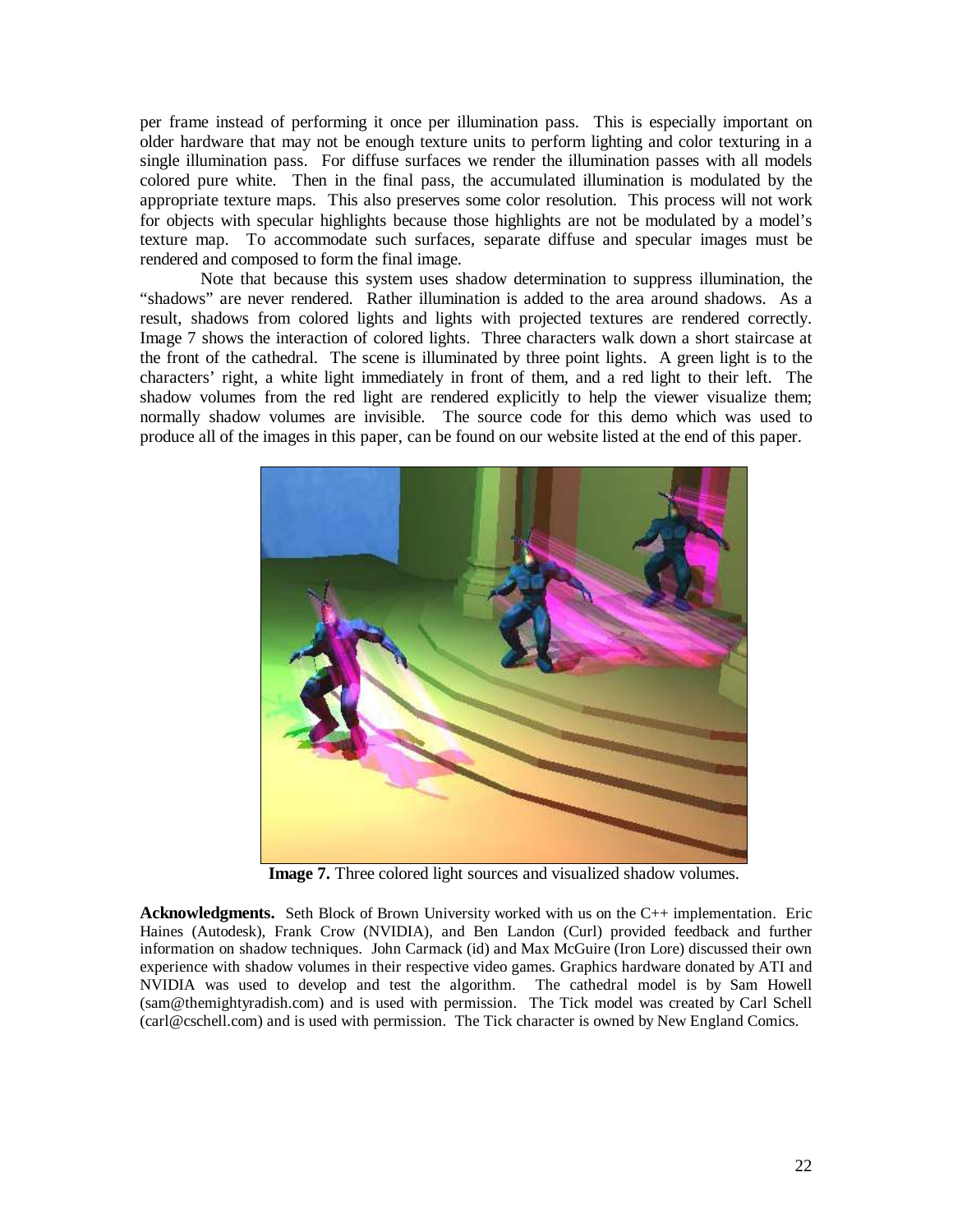## **References**

AKEL93 K. Akeley. Simple capping demonstration. Appeared in SGI Developer's Toolbox, Release 3.0, January 1993.

ASSA03a U. Assarsson and T. Akenine-Möller, "*A Geometry-based Soft Shadow Volume Algorithm using Graphics Hardware*," to appear in SIGGRAPH 2003.

ASSA03b U. Assarsson, M. Dougherty, M. Mounier, and T. Akenine-Möller, "*An Optimized Soft Shadow Volume Algorithm with Real-Time Performance*", to appear in Graphics Hardware 2003.

BARE01 G. Barequet, C.A. Duncan, M. T. Goodrich, W. Huang, S. Kumar, M. Pop, "*Efficient Perspective-Accurate Silhouette Computation,*" Proc. 17th Ann. ACM Symp. on Computational Geometry (SoCG), Medford, MA, pp. 60-68, June 2001

BILO99 B. Bilodeau and M. Songy, talk at Creative Labs Inc. sponsored game developer conference, Los Angeles, May 1999.

BRAB03 S. Brabec and H. Seidel, "*Shadow Volumes on Programmable Graphics Hardware,*" to appear in Eurographics 2003 (Computer Graphics Forum).

CARM00 J. Carmack. E-mail to private list May 23, 2000. Published on the NVIDIA website "http://developer.nvidia.com/docs/IO/2585/ATT/CarmackOnShadowVolumes.txt".

CROW77 F. C. Crow. "*Shadow Algorithms for Computer Graphics*." Computer Graphics (SIGGRAPH '77 Proceedings), vol 11, no. 2, pp. 242-248, July 1977.

DIEF96 Diefenbach, P. *Multi-pass Pipeline Rendering: Interaction and Realism through Hardware Provisions,* Ph.D. thesis, University of Pennsylvania, tech report MS-CIS-96-26, 1996.

EVER02 C. Everitt and M. J. Kilgard. "*Practical and Robust Stenciled Shadow Volumes for Hardware-Accelerated Rendering*." NVIDIA Corporation, Austin, TX. March 12, 2002, "http://developer.nvidia.com/view.asp?IO=robust\_shadow\_volumes".

EVER03 C. Everitt and M. J. Kilgard. "*Optimized Stencil Shadow Volumes*." Slides from Game Developer Conference, San Jose, March 2003, http://developer.nvidia.com/docs/IO/4449/SUPP/GDC2003\_ShadowVolumes.pdf.

GREE93 N. Greene, M. Kass, and G. Miller. "*Hierarchical Z-buffer visibility*." Computer Graphics (SIGGRAPH '93), vol 27, (Annual Conference Series), pp 231-238, 1993.

HAEB90 P. Haeberli P. and K. Akeley. "*The Accumulation Buffer: Hardware Support for High-Quality Rendering*." Computer Graphics (SIGGRAPH '90), vol. 24, no. 4, 309-318, August 1990.

HEID91 T. Heidmann.. "*Real Shadows, Real Time*," Iris Universe, No. 18, pp. 23-31, Silicon Graphics Inc., November 1991.

http://developer.nvidia.com/docs/IO/2585/ATT/RealShadowsRealTime.pdf

KILG02 M. J. Kilgard. "*Robust Shadow Volumes*." Presented at the Games Developer Conference 2002. http://developer.nvidia.com/docs/IO/3128/ATT/SIGGRAPH2002\_RobustShadowVolumes.ppt

LENG02 E. Lengyel.. "*The Mechanics of Robust Stencil Shadows*." Gamasutra, October 11, 2002, "http://www.gamasutra.com/features/20021011/lengyel\_01.htm".

MCCO98 M. McCool. "*Shadow Volume Reconstruction*." Technical Report CS-98-06, University of Waterloo Department of Computer Science, 1998.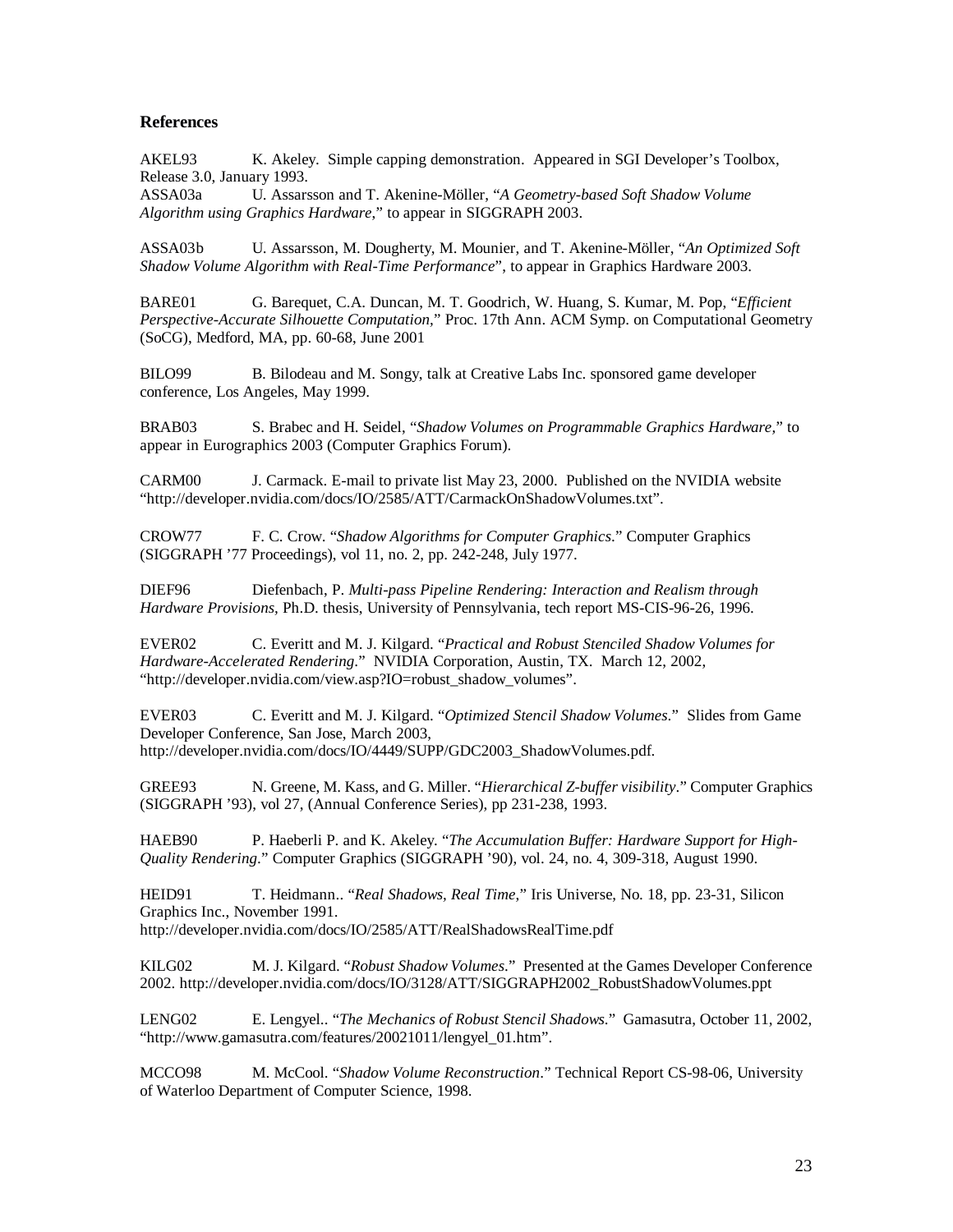MÖLL99 T. Möller, T. and E. Haines. *Real-Time Rendering*. A K Peters, 1999.

SAND00 P. V. Sander, X. Gu, S. J. Gortler, H. Hoppe and J. Snyder. "*Silhouette Clipping.*" SIGGRAPH 2000. July 2000.

WILL78 L. Williams. "*Casting Curved Shadows on Curved Surfaces."* Computer Graphics (SIGGRAPH '78 Proceedings), vol. 12. no. 3 August 1978.

## **Appendix: API resources**

Our algorithm depends on some relatively new hardware rendering functionality. Rather than attempt to explain these capabilities ourselves, we refer the reader to the following reference material on the web.

*Vertex programs*

DirectX http://msdn.microsoft.com/library/default.asp?url=/library/enus/directx9\_c/directx/graphics/programmingguide/Programmable/VertexShaders/VertexShaders.asp

## OpenGL

http://oss.sgi.com/projects/ogl-sample/registry/ARB/vertex\_program.txt http://oss.sgi.com/projects/ogl-sample/registry/NV/vertex\_program2.txt http://www.sci.utah.edu/~lefohn/work/shadingLang/oglLang.pdf

Cg (NVIDIA) http://www.cgshaders.org/

*Two-sided stencil*

DirectX http://msdn.microsoft.com/library/default.asp?url=/library/enus/directx9\_c/directx/graphics/programmingguide/advancedtopics/TwoSidedStencil.asp

**OpenGL** http://oss.sgi.com/projects/ogl-sample/registry/EXT/stencil\_two\_side.txt

*Depth Bounds* http://www.nvidia.com/dev\_content/nvopenglspecs/GL\_EXT\_depth\_bounds\_test.txt

*Vertex Array [Vertex Buffer]*

DirectX http://msdn.microsoft.com/library/default.asp?url=/library/enus/directx9\_c/directx/graphics/reference/d3d/interfaces/idirect3ddevice9/CreateIndexBuffer.asp

## OpenGL

http://oss.sgi.com/projects/ogl-sample/registry/ARB/vertex\_buffer\_object.txt http://www.opengl.org/developers/documentation/OGL\_userguide/OpenGLonWin-15.html http://oss.sgi.com/projects/ogl-sample/registry/ATI/vertex\_array\_object.txt http://oss.sgi.com/projects/ogl-sample/registry/APPLE/vertex\_array\_object.txt http://oss.sgi.com/projects/ogl-sample/registry/NV/vertex\_array\_range.txt